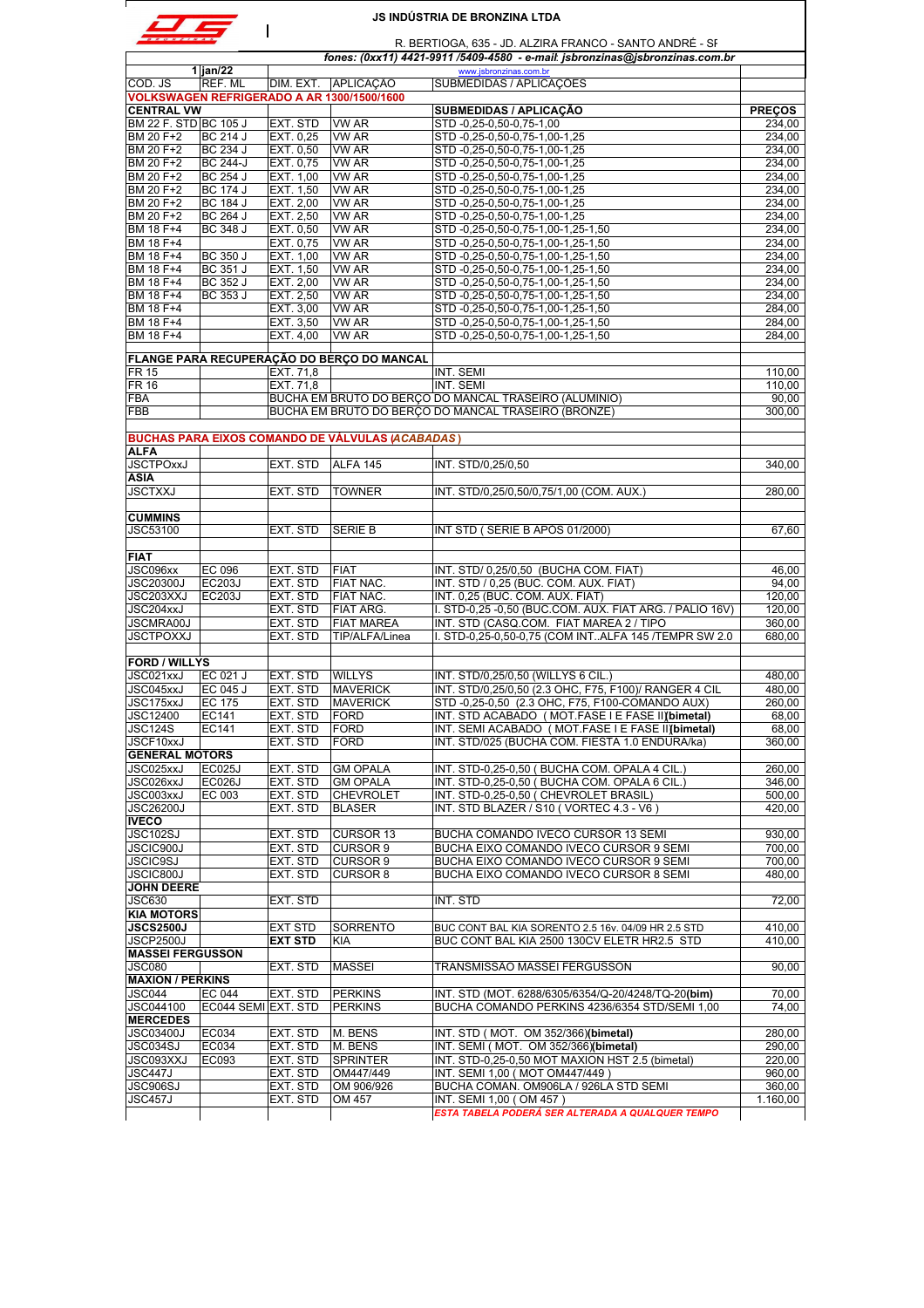

R. BERTIOGA, 635 - JD. ALZIRA FRANCO - SANTO ANDRÉ - SP

|                                                                                                                                                                                                                                                                                              |                       |                    |                       | fones: (0xx11) 4421-9911 /5409-4580 - e-mai: jsbronzinas@jsbronzinas.com.br |                                                                                        |
|----------------------------------------------------------------------------------------------------------------------------------------------------------------------------------------------------------------------------------------------------------------------------------------------|-----------------------|--------------------|-----------------------|-----------------------------------------------------------------------------|----------------------------------------------------------------------------------------|
| COD. JS                                                                                                                                                                                                                                                                                      | $2$ jan/22<br>REF. ML | DIM. EXT.          | <b>APLICAÇÃO</b>      | www.jsbronzinas.com.br<br>SUBMEDIDAS / APLICAÇÕES                           | <b>PRECOS</b>                                                                          |
| <b>MITSUBISHE</b>                                                                                                                                                                                                                                                                            |                       |                    |                       |                                                                             |                                                                                        |
| <b>JSCPAJxxJ</b>                                                                                                                                                                                                                                                                             |                       | EXT. STD           | <b>MITSUBISHI</b>     | INT. STD-0,25-0,50 (PAJERO/L200/L300) (bimetal)                             | 128,00                                                                                 |
| JSCPAJ100                                                                                                                                                                                                                                                                                    |                       |                    | EXT. +1,00 MITSUBISHI | INT. STD-0,25-0,50 (PAJERO/L200/L300) (bimetal)                             | consulta                                                                               |
| <b>JSCP2800J</b>                                                                                                                                                                                                                                                                             |                       | <b>EXT STD</b>     | <b>MITSUBISHI</b>     | INT STD BUC EIX BALANC. PAJERO 2.8T (MOT 4M40)                              | 410,00                                                                                 |
| <b>JSCMTS00J</b>                                                                                                                                                                                                                                                                             |                       |                    | <b>MITSUBISHI</b>     | KIT BUCHA CONTRAB. B. ÓLEO MOTOR 4GM4 STD                                   | 320,00                                                                                 |
|                                                                                                                                                                                                                                                                                              |                       | <b>EXT STD</b>     |                       |                                                                             |                                                                                        |
| <b>JSCP2500J</b>                                                                                                                                                                                                                                                                             |                       | <b>EXT STD</b>     | <b>PAJERO</b>         | BUC. COM. BAL. PAJERO 2.5 / KIA 2500 STD                                    | 410,00                                                                                 |
| <b>MWM</b>                                                                                                                                                                                                                                                                                   |                       |                    |                       |                                                                             |                                                                                        |
| <b>JSC03100</b>                                                                                                                                                                                                                                                                              |                       | EXT. STD           |                       | MWM 225/226/229 STD - ACABADA                                               | 60,00                                                                                  |
| JSC031100                                                                                                                                                                                                                                                                                    |                       | EXT. STD           | <b>SEMI</b>           | MWM 225/226/229 SEMI                                                        | 64,00                                                                                  |
| <b>JSC12600</b>                                                                                                                                                                                                                                                                              | <b>BG126</b>          | EXT. STD           | MWM S10               | INT. STD MWM SERIE 10 (MOT 4.1 X10/X12)                                     | 68,00                                                                                  |
| <b>BUCHA LINHA SCÂNIA</b>                                                                                                                                                                                                                                                                    |                       |                    |                       |                                                                             |                                                                                        |
| <b>JSC083</b>                                                                                                                                                                                                                                                                                |                       | EXT. STD           | SCÂNIA                | BUCHA BOMBA DE ÓLEO SCANIA 113 (SEMI)                                       | 26,00                                                                                  |
| JSC084                                                                                                                                                                                                                                                                                       | 1301658               | EXT. STD           | <b>SCÂNIA</b>         | BU. ENGR. PLAN. CX EQUAL. BUG LEVE TRAÇ. RB660-S.4                          | 90.00                                                                                  |
| <b>JSC085</b>                                                                                                                                                                                                                                                                                | 1301662               | EXT. STD           | SCÂNIA                | BU. ENGR. PLAN. CX EQUAL. BUG LEVE TRAÇ. RB660-S.4                          | 132,00                                                                                 |
| JSC089                                                                                                                                                                                                                                                                                       | 311448                | EXT. STD           | SCÂNIA                | BUCHA ENGRENAGEM INTERM. DISTRIB. 111/2/3                                   | 76,00                                                                                  |
| <b>JSC10100J</b>                                                                                                                                                                                                                                                                             | 1332762               | EXT. STD           | <b>SCÂNIA/SEMI</b>    | BUCHA COM S4 (124/124E-MOT D12/DC12/DSC12)STD                               | 736,00                                                                                 |
|                                                                                                                                                                                                                                                                                              |                       |                    |                       |                                                                             |                                                                                        |
| <b>JSC101SJ</b>                                                                                                                                                                                                                                                                              | <b>SEMI</b>           | EXT. STD           | SCÂNIA                | BUCHA COM S4 (124/124E-MOT D12/DC12/DSC12)SEMI                              | 736,00                                                                                 |
| <b>JSC140</b>                                                                                                                                                                                                                                                                                |                       | EXT. STD           | SCÂNIA                | BUCHA BOMBA DE ÓLEO SCANIA LK 140/141/142 (SEMI)                            | 26,00                                                                                  |
| JSC07000J                                                                                                                                                                                                                                                                                    |                       | EXT. STD           | SCÂNIA                | BUCHA COMANDO SCANIA DSC14 8 CIL ACABADA                                    | 440,00                                                                                 |
| <b>TOBATA</b>                                                                                                                                                                                                                                                                                |                       |                    |                       |                                                                             |                                                                                        |
| JSCSE94                                                                                                                                                                                                                                                                                      | 5E 94                 | EXT. STD           |                       | <b>BUCHA COMANDO FLANGEADA STD</b>                                          | 60,00                                                                                  |
| JSCSE96                                                                                                                                                                                                                                                                                      | 5E 96                 | EXT. STD           |                       | BUCHA COMANDO FLANGEADA STD                                                 | 60,00                                                                                  |
| <b>JSC52100</b>                                                                                                                                                                                                                                                                              | $3,41E+05$            | EXT. STD           |                       | BUCHA COMANDO TOBATA 340521 STD                                             | 32,00                                                                                  |
| <b>TOYOTA</b>                                                                                                                                                                                                                                                                                |                       |                    |                       |                                                                             |                                                                                        |
|                                                                                                                                                                                                                                                                                              |                       |                    |                       |                                                                             |                                                                                        |
| <b>JSCHTDXXJ</b>                                                                                                                                                                                                                                                                             |                       | EXT. STD           | <b>TOYOTA</b>         | INT. STD-0,25 (HILUX 3.0 TURBO DIESEL MOT. 1KZT)                            | 700.00                                                                                 |
| JSCHTD100J                                                                                                                                                                                                                                                                                   |                       | EXT. STD           | <b>TOYOTA/SEMI</b>    | INT. STD-0,25 (HILUX 3.0 TURBO DIESEL MOT. 1KZT)                            | 700,00                                                                                 |
| <b>VALTRA</b>                                                                                                                                                                                                                                                                                |                       |                    |                       |                                                                             |                                                                                        |
| <b>JSC247</b>                                                                                                                                                                                                                                                                                |                       | EXT. STD           | <b>VALTRA</b>         | DS 420 / DS620 STD                                                          | 60,00                                                                                  |
| <b>VOLKSVAGEM</b>                                                                                                                                                                                                                                                                            |                       |                    |                       |                                                                             |                                                                                        |
| JSC0000J                                                                                                                                                                                                                                                                                     | <b>EC083J</b>         | EXT. STD           | VW AR                 | <b>STD</b>                                                                  | 150,00                                                                                 |
| <b>JSC00xxJ</b>                                                                                                                                                                                                                                                                              | EC083J                | EXT. STD           | <b>VW AR</b>          | $0,25 - 0,50$                                                               | 160.00                                                                                 |
| JSC50xxJ                                                                                                                                                                                                                                                                                     | <b>EC084J</b>         | EXT.0,50           | <b>VW AR</b>          | STD -0,25-0,50                                                              | 160,00                                                                                 |
| JSC178xxJ                                                                                                                                                                                                                                                                                    | <b>BG178J</b>         | EXT. STD           | <b>VW AP</b>          | INT. STD-0,25 (AP 1.5, 1.6, 1.8, 2.0)                                       | 94,00                                                                                  |
| JSC154xxJ                                                                                                                                                                                                                                                                                    |                       | EXT. STD           | <b>VW AP</b>          | STD -0,25 -0,50(COMANDO)                                                    | 210,00                                                                                 |
|                                                                                                                                                                                                                                                                                              | <b>EC 154</b>         |                    |                       |                                                                             |                                                                                        |
| JSC155xxJ                                                                                                                                                                                                                                                                                    |                       | EXT. 26,5          | WV AT 1000 (MI)       | STD-0,50 (ATAPTAÇÃO P/EIXO COMANDO)                                         | 210,00                                                                                 |
| <b>JSCTSI00J</b>                                                                                                                                                                                                                                                                             |                       | EXT. STD           | <b>VW MOT TSI</b>     | BUCHA CO. BAL. VW MOT TSI JETA/TIGUAN                                       | 300,00                                                                                 |
| <b>VOLVO</b>                                                                                                                                                                                                                                                                                 |                       |                    |                       |                                                                             |                                                                                        |
| JSC086                                                                                                                                                                                                                                                                                       | 1.546.049             | EXT. STD           | <b>VOLVO</b>          | INT. SEMI (BUCHA ENGR. INT. VOLVO FH/NH)                                    | 63,00                                                                                  |
| <b>JSC087</b>                                                                                                                                                                                                                                                                                | 1.546.117             | EXT. STD           | <b>VOLVO</b>          | INT. SEMI (BUCHA ENGR. INT. LOUCA VOLVO FH/NH)                              | 160,00                                                                                 |
| JSC090                                                                                                                                                                                                                                                                                       | 470234                | EXT. STD           | <b>VOLVO</b>          | INT. STD (BUCHA BOMBA ÓLEO)                                                 | 30,00                                                                                  |
| JSC095                                                                                                                                                                                                                                                                                       | 999.340               | EXT. STD           | <b>VOLVO</b>          | INT. STD (BUCHA PISTÃO ARTICULADO)                                          | 80,00                                                                                  |
| JSC097                                                                                                                                                                                                                                                                                       | 470.347               | EXT. STD           | VOLVO                 | BUCHA REPARO BOMBA ÓLEONL12 / N10 6CIL (83/92                               | 30,00                                                                                  |
| <b>JSC098</b>                                                                                                                                                                                                                                                                                | 467.461               | EXT. STD           | VOLVO                 | BUCHA ENGR. INTERMED. LOUCA                                                 | 116,00                                                                                 |
| JSC099                                                                                                                                                                                                                                                                                       | 422047 VB             | EXT. STD           | <b>VOLVO</b>          | BUCHA ENGR. INTERMED. BOMBA DE ÓLEO                                         | 100,80                                                                                 |
| <b>JSC115</b>                                                                                                                                                                                                                                                                                |                       | EXT. STD           | <b>VOLVO</b>          | BUCHA COMANDO VOLVO N10/N12/B58                                             | 510,00                                                                                 |
|                                                                                                                                                                                                                                                                                              |                       |                    |                       |                                                                             | 80,00                                                                                  |
| JSC095<br><b>ANEL DE ENCOSTO</b>                                                                                                                                                                                                                                                             | 999.340               | EXT. 1,00          | <b>VOLVO</b>          | INT. STD (BUCHA PISTÃO ARTICULADO)                                          |                                                                                        |
|                                                                                                                                                                                                                                                                                              |                       |                    |                       |                                                                             |                                                                                        |
| <b>ALFA</b>                                                                                                                                                                                                                                                                                  |                       |                    |                       |                                                                             |                                                                                        |
| JSA164XXJ                                                                                                                                                                                                                                                                                    | 60513374              |                    | ALFA 164              | STD /0,12/0,25 (ALFA 164/166/156/ SPDER - 3.0 V6)                           | 66,00                                                                                  |
| ASIA / KIA                                                                                                                                                                                                                                                                                   |                       |                    |                       |                                                                             |                                                                                        |
| JSATXXJ                                                                                                                                                                                                                                                                                      |                       |                    | <b>TOWNER</b>         | STD/0,25/0,50                                                               | 60,00                                                                                  |
| JSA045XXJ                                                                                                                                                                                                                                                                                    |                       |                    | TOPIC <sub>2.7</sub>  | STD / 0,12 / 0,25 / 0,50                                                    | 60,00                                                                                  |
|                                                                                                                                                                                                                                                                                              |                       |                    |                       |                                                                             |                                                                                        |
|                                                                                                                                                                                                                                                                                              |                       |                    |                       |                                                                             |                                                                                        |
|                                                                                                                                                                                                                                                                                              |                       |                    | <b>FIAT</b>           | STD/0,25/0,50 FIAT 1.5/1.6 ARGENTINO                                        |                                                                                        |
|                                                                                                                                                                                                                                                                                              |                       |                    | <b>FIAT</b>           | STD/0,12/0,25/0,50/0,75 (FIAT 1050/1300/1500)                               |                                                                                        |
|                                                                                                                                                                                                                                                                                              |                       |                    | <b>FIAT</b>           | STD/0,12/0,25/0,50 (FIAT PALIO 1600)                                        |                                                                                        |
|                                                                                                                                                                                                                                                                                              |                       |                    |                       |                                                                             |                                                                                        |
|                                                                                                                                                                                                                                                                                              | 7075687               |                    | <b>FIAT</b>           | STD /0,12/0,2 5 (TIPO/ TEMPRA 2.0)                                          |                                                                                        |
|                                                                                                                                                                                                                                                                                              | 71711760              |                    | <b>FIAT</b>           | STD /0,12/0,2 5 (ALFA 147/156/145/155- BRAVA /STLO 1.8)                     |                                                                                        |
|                                                                                                                                                                                                                                                                                              |                       |                    | <b>FIAT</b>           | STD /0,2 5 (MAREA 5 CIL.)                                                   |                                                                                        |
|                                                                                                                                                                                                                                                                                              |                       |                    |                       |                                                                             |                                                                                        |
|                                                                                                                                                                                                                                                                                              |                       |                    | <b>FIESTA</b>         | STD/0,12/0,25/0,50 (FIESTA 1.0)                                             |                                                                                        |
|                                                                                                                                                                                                                                                                                              | AE060                 |                    | <b>FORD</b>           | STD/0,12/0,25/0,50 (MOT. CHT)                                               |                                                                                        |
|                                                                                                                                                                                                                                                                                              |                       |                    |                       |                                                                             |                                                                                        |
|                                                                                                                                                                                                                                                                                              |                       |                    | CIVIC 1.8             | HONDA CIVIC 1.8 STD                                                         |                                                                                        |
|                                                                                                                                                                                                                                                                                              |                       | NOTA <sub>01</sub> | CIVIC1.6/1.7/1.8      | HONDA CIVIC (1.6/1.7 STD/0,12) 1.8 (+0,12/0,25/0,50)                        | 40,00<br>40,00<br>40,00<br>40,00<br>50,00<br>60,00<br>64,00<br>50.00<br>60,00<br>60,00 |
|                                                                                                                                                                                                                                                                                              |                       |                    |                       |                                                                             |                                                                                        |
|                                                                                                                                                                                                                                                                                              | AE009                 |                    | <b>PERKINS</b>        | STD/0,12/0,25/0,50/0,75/1,00 -                                              |                                                                                        |
|                                                                                                                                                                                                                                                                                              | AE036                 |                    | MAXION 2.5L           | STD/0,12/0,25/0,50 (MOT. SPRINTER / RANGER / S10 GM)                        |                                                                                        |
|                                                                                                                                                                                                                                                                                              |                       |                    |                       |                                                                             |                                                                                        |
|                                                                                                                                                                                                                                                                                              |                       |                    |                       |                                                                             |                                                                                        |
|                                                                                                                                                                                                                                                                                              |                       |                    |                       | STD/0,12/0,25/0,50 MOTOR OM615/616 MB 180D                                  |                                                                                        |
|                                                                                                                                                                                                                                                                                              |                       |                    |                       | STD/0,12/0,25/0,50 MOTOR OM612 -MB SPRINTER NOVA                            |                                                                                        |
| <b>FIAT</b><br>JSA034XXJ<br>JSA043XXJ<br>JSA161XXJ<br>JSA687XXJ<br>JSA760XXJ<br>JSAMRAXXJ<br>FORD<br>JSA014XXJ<br>JSA060XXJ<br><b>HONDA</b><br>JSA10100J<br>JSA101XXJ<br><b>MAXION / PERKINS</b><br>JSA009XXJ<br>JSA036XXJ<br><b>MERCEDES</b><br>JSA180XXJ<br>JSASPRXXJ<br><b>MITSUBISHI</b> |                       |                    |                       |                                                                             | 100,00<br>80,00<br>70,20<br>70,20                                                      |
| JSA200XXJ                                                                                                                                                                                                                                                                                    |                       |                    | L200                  | L-200/L-300/K-2500 4 CIL DIESEL STD                                         | 70,20                                                                                  |
| <b>NISSAN</b><br>JSA900XXJ                                                                                                                                                                                                                                                                   |                       |                    | <b>FRONTIER</b>       | STD//0,12/0,25/0,50 (PICK-UP Diesel)                                        | 70,20                                                                                  |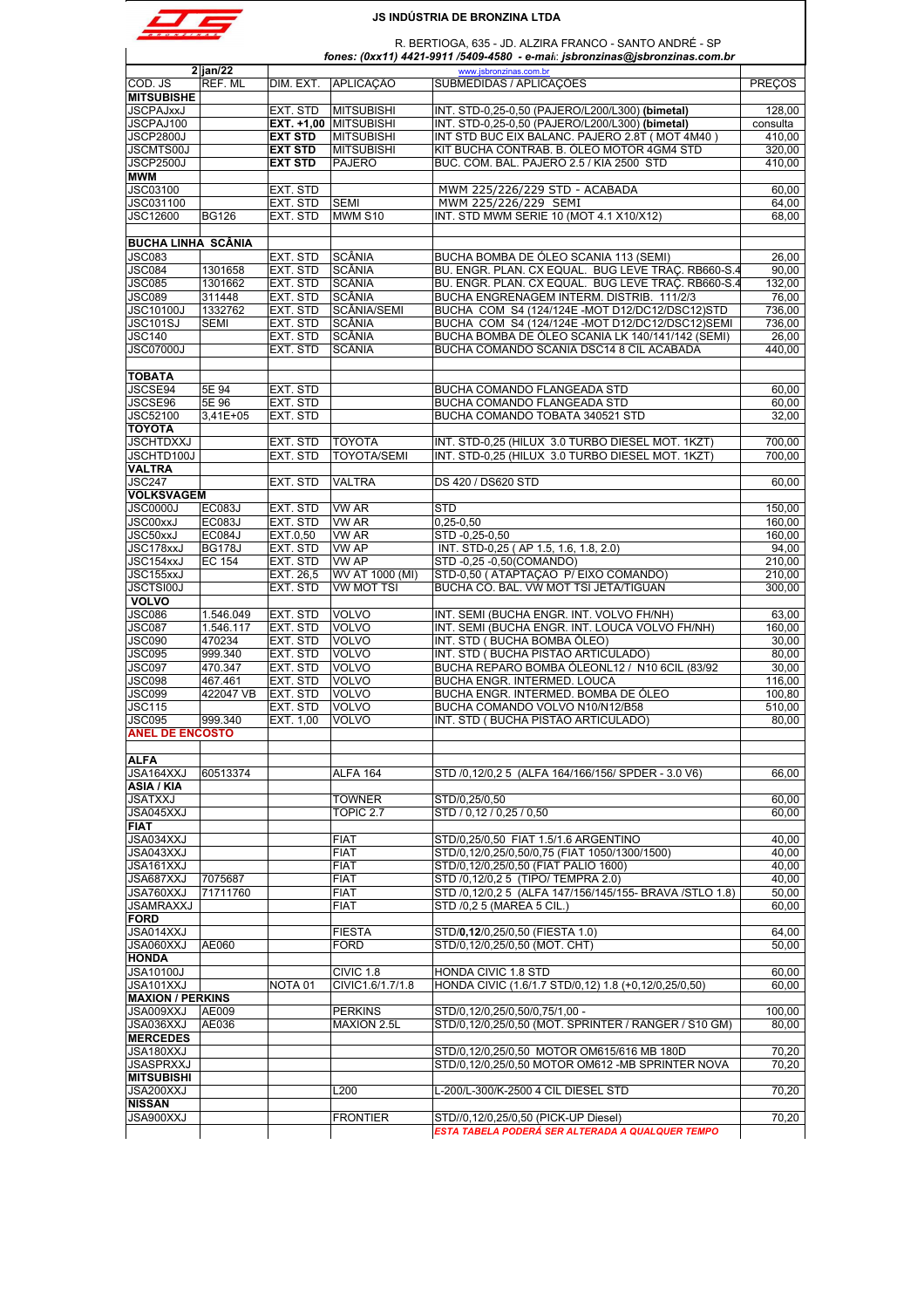|  | RONZINA |  |
|--|---------|--|

R. BERTIOGA, 635 - JD. ALZIRA FRANCO - SANTO ANDRÉ - SP

| R. BERTIOGA, 635 - JD. ALZIRA FRANCO - SANTO ANDRE - SP<br>fones: (0xx11) 4421-9911 /5409-4580 - e-mai: jsbronzinas@jsbronzinas.com.br |                                |                               |                                      |                                                                                          |                |  |
|----------------------------------------------------------------------------------------------------------------------------------------|--------------------------------|-------------------------------|--------------------------------------|------------------------------------------------------------------------------------------|----------------|--|
| COD. JS                                                                                                                                | 3 jan/22<br>REF. ML            | DIM. EXT.                     | <b>APLICACÃO</b>                     | www.jsbronzinas.com.br<br>SUBMEDIDAS / APLICAÇÕES                                        | <b>PRECOS</b>  |  |
| <b>RENAULT / PEUGEOT</b>                                                                                                               |                                |                               |                                      |                                                                                          |                |  |
| JSA117XXJ                                                                                                                              |                                |                               | <b>RENAULT</b>                       | STD/0,12/0,25/0,50 RENAULT R18 JUNIORS                                                   | 70,20          |  |
| JSA120XXJ                                                                                                                              | AE120                          |                               | <b>RENAULT</b>                       | STD/0,12/0,25/0,50 MOT. 1.4/1.6 ORODEDENTE ARGENTINA                                     | 70,00          |  |
| JSA124XXJ                                                                                                                              |                                |                               | MASTER 2,5                           | STC/0,25/0,50                                                                            | 64,00          |  |
| JSA506XXJ                                                                                                                              |                                |                               | <b>RENAULT</b>                       | STD/0,12/025/0,50 RENAULT TRAFIC 2.1/2.2 GAS/DIESEL                                      | 70,20          |  |
| <b>VOLKISVAGEM</b>                                                                                                                     |                                |                               |                                      |                                                                                          |                |  |
| JSA100XXJ                                                                                                                              | AE100                          |                               | VW AP                                | STD/0,12/0,25/0,50                                                                       | 44,00          |  |
| JSAAKLXXJ                                                                                                                              |                                |                               | VW /AUDI                             | STD/0,25 (GOLF/AUDI +2001)                                                               | 70,00          |  |
| JSABRAXXJ                                                                                                                              |                                |                               | <b>BORA/ VW</b>                      | STD/0,25 (BORA)                                                                          | 80,00          |  |
| <b>BUCHA DE BIELA</b>                                                                                                                  |                                |                               |                                      |                                                                                          |                |  |
| <b>AGRALE</b>                                                                                                                          |                                |                               |                                      |                                                                                          |                |  |
| JSU53A                                                                                                                                 |                                | EXT. STD.                     | ARALE M70                            | AGRALE MOT M70 ACABADA                                                                   |                |  |
| JSU07A                                                                                                                                 |                                | EXT. STD.                     | ARALE M90                            | AGRALE MOT M90 ACABADA                                                                   | 46,00          |  |
| JSU52A                                                                                                                                 |                                | EXT. STD.                     | AGRALE M790                          | AGRALE MOT M790 ACABADA                                                                  | 44.00          |  |
| <b>ALFA</b>                                                                                                                            |                                |                               |                                      |                                                                                          |                |  |
| JSU164                                                                                                                                 |                                | EXT. STD                      | <b>ALFA 164</b>                      | INT. SEMI                                                                                | 60,00          |  |
| <b>ASIA / KIA</b>                                                                                                                      |                                |                               |                                      |                                                                                          |                |  |
| JSUB22                                                                                                                                 | <b>BG596</b>                   | EXT. STD                      | BESTA 2.2                            | INT. SEMI (BESTA 2.2)                                                                    | 50,00          |  |
| JSUB23                                                                                                                                 |                                | EXT. +0,20                    | <b>SPORTAGE</b>                      | INT. SEMI (BESTA 2.2) +0,20 / SPORTAGE                                                   | 56,00          |  |
| JSUB27                                                                                                                                 |                                | EXT. STD                      | BESTA 2.7                            | INT. SEMI (BESTA 2.7/GS 2.7/3.0/BONGO K2.7/SPORTAGE2                                     | 46,00          |  |
| JSUB28                                                                                                                                 |                                | EXT. 0,20                     | BESTA 2.7                            | INT. SEMI (BESTA 2.7/ GS 2.7 / BONGO K 2700)                                             | 52,00          |  |
| <b>JSUBGO</b>                                                                                                                          |                                | EXT. STD                      | <b>BONGO</b>                         | INT. SEMI (BONGO 2.4 / KIA MOTORS)                                                       | 56,00          |  |
| JSUK36                                                                                                                                 |                                | EXT. STD                      | KIA                                  | INT. SEMI (KIA MOTORS CAMINHÃO K3600/3500                                                | 56.00          |  |
| <b>JSUTPC</b>                                                                                                                          |                                | EXT. STD                      | <b>TOPIC</b>                         | INT. SEMI (ASIA MOTORS)                                                                  | 46,00          |  |
| JSUTWN                                                                                                                                 |                                | EXT. STD                      | Towner/Susuki                        | BUCHA BIELA TOWNER NOVA / SUZUKI 1.0 SEMI                                                | 34,00          |  |
| JSU023                                                                                                                                 |                                | EXT. STD                      | <b>KIA SORRENTO</b>                  | INT. SEMI SORRENTO 2.5 DIESEL TRAP./HR13 SEMI)                                           | 60,00          |  |
| JSU035                                                                                                                                 |                                | EXT. STD                      | <b>SPORTAGE</b>                      | SPORTAGE 2.0/16V GAS. SEMI                                                               | 60.00          |  |
| <b>CATERPILLAR</b>                                                                                                                     |                                |                               |                                      |                                                                                          |                |  |
| <b>JSU534</b>                                                                                                                          | 8N0702                         | EXT. STD                      | <b>CATERPILLAR</b>                   | INT. SEMI (NUM. ORIG. 8N0702)                                                            | 50,00          |  |
| JSU703                                                                                                                                 | 8N0703                         | EXT. STD                      | <b>CATERPILLAR</b>                   | INT. SEMI ( NUM. ORIG. 8N0703 )                                                          | 60.00          |  |
| <b>CRHYSLER</b>                                                                                                                        |                                |                               |                                      |                                                                                          |                |  |
| JSU015                                                                                                                                 | <b>BG015</b>                   | EXT. STD                      | <b>CHRYSLER</b>                      | INT. SEMI (DODGE D100/D400 -DODGE DART/CHARGE)                                           | 100,00         |  |
| <b>JSUDAC</b><br><b>CUMMINS</b>                                                                                                        |                                | EXT. STD                      | <b>DACOTA</b>                        | INT. SEMI (DACOTA DIESEL 2.5)                                                            | 100.00         |  |
| <b>JSU051</b>                                                                                                                          | 2S0105431                      | EXT. STD                      | <b>CUMMINS</b>                       | INT. SEMI ( CUMMINS SERIE B)                                                             | 64,00          |  |
| <b>JSU052</b>                                                                                                                          | 2S0105431                      | <b>IEXT. 0,50</b>             | <b>CUMMINS</b>                       | INT. SEMI ( CUMMINS SERIE B)                                                             | 80.00          |  |
| <b>JSU518</b>                                                                                                                          | TF5105431                      | EXT. STD                      | <b>CUMMINS</b>                       | INT. SEMI ( CUMMINS SERIE C)                                                             | 70,00          |  |
| JSU520                                                                                                                                 | TF5105431                      | EXT. 1,00                     | <b>CUMMINS</b>                       | INT. SEMI ( CUMMINS SERIE C) +1,00                                                       | 120,00         |  |
| <b>JSU851</b>                                                                                                                          |                                | EXT. STD                      | <b>CUMMINS</b>                       | INT. SEMI ( CUMMINS SERIE N)                                                             |                |  |
| <b>JSUISB</b>                                                                                                                          |                                | EXT. STD                      | <b>CUMMINS</b>                       | INT. SEMI (ISF 3.8/ISB SERIR 2 TRAP. STD SEM                                             | 80,00          |  |
| <b>JSU046</b>                                                                                                                          |                                | EXT. STD                      | <b>CUMMINS</b>                       | INT. SEMI (MOTOR ISS / 3.8 ISF 4.5 SEMI                                                  | 102,00         |  |
| <b>JSU371</b><br><b>JSU049</b>                                                                                                         |                                | EXT. STD                      | <b>CUMMINS</b><br><b>CUMMINS</b>     | INT. SEMI (CUMMINS 4.5 L) PINO 34,5<br>BUCHA DE BIELA CUMMINS ISF/ISL 2.8 EURO V SEMI    | 80,00<br>76.00 |  |
| <b>JSU059</b>                                                                                                                          |                                | EXT. STD<br>EXT. STD          | <b>CUMMINS</b>                       | <b>CUMMININS ISF TRAP.</b>                                                               | 102.00         |  |
| <b>FIAT / IVECO</b>                                                                                                                    |                                |                               |                                      |                                                                                          |                |  |
| <b>JSU083</b>                                                                                                                          |                                | EXT. STD                      | <b>FIAT 190</b>                      | INT. SEMI (IVECO / FIAT 190)                                                             | 120,00         |  |
| <b>JSU085</b>                                                                                                                          | <b>BG 085</b>                  | EXT. STD                      | <b>FIAT</b>                          | INT. SEMI (FIAT 1600)                                                                    | 40,00          |  |
| <b>JSU098</b>                                                                                                                          | <b>BG 098</b>                  | EXT. STD                      | TEMPRA 2.0                           | INT. SEMI (FIAT TMPRA 2.0)                                                               | 40,00          |  |
| <b>JSU575</b>                                                                                                                          | <b>BG 575</b>                  | EXT. STD                      | <b>IFIAT 1300</b>                    | INT. SEMI (FIAT 1300)                                                                    | 32.00          |  |
| <b>JSUBR4</b>                                                                                                                          |                                | EXT. STD                      | <b>BRAVA</b>                         | INT . SEMI ( BRAVA 4 CIL. - PINO 21)                                                     | 48,00          |  |
| <b>JSUBR5</b>                                                                                                                          |                                | EXT. STD                      | <b>BRAVA</b>                         | INT. SEMI (BRAVA 5 CIL. - PINO 19)                                                       | 48.00          |  |
| <b>JSUDCT</b><br>JSUD <sub>28</sub>                                                                                                    |                                | EXT. STD<br>EXT. STD          | <b>DUCATO 2.5/2.8</b><br>DUCATO MOD. | INT. SEMI (PINO DE 32,00mm) (IVECO / DUCATO)<br>INT. SEMI (IVECO/ DUCATO 2.8 TRAPEZOIDAL | 48,00<br>48,00 |  |
| JSUD38                                                                                                                                 |                                | EXT. STD                      | DUCATO MOD.                          | INT. SEMI (IVECO/ DUCATO 2.8 TRAPZ. +0,50mm                                              | 64,00          |  |
| <b>JSUMRA</b>                                                                                                                          |                                | EXT. STD                      | <b>FIAT MAREA</b>                    | INT. SEMI (MAREA 2.0 - 5 CIL. 20V/ stilo 2.4/ alfa 145)                                  | 48,00          |  |
| JSUD30                                                                                                                                 |                                | EXT. STD                      | DAILY 3.0                            | INT. SEMI (IVECO DAILY 3.0 ELETONICA (35S14) SEMI                                        | 56,00          |  |
| JSUD23                                                                                                                                 |                                | EXT. STD                      | <b>MULTIJET</b>                      | INT. SEMI (DUCATO/IVECO 2.3 MULTIJET PINO 31 SEMI                                        | 56.00          |  |
| <b>JSUCR9</b>                                                                                                                          | 504126231 EXT. STD             |                               | <b>CURSOR 9</b>                      | INT. SEMI (PINO52MM - TRAPEZOIDAL                                                        | 80,00          |  |
| <b>JSU050</b>                                                                                                                          | <b>BG 050</b>                  | EXT. STD                      | <b>FIAT/IVECO</b>                    | INT. SEMI (CAMINHAO 70/130)                                                              | 80,00          |  |
| <b>JSUIEU</b>                                                                                                                          |                                | EXT. STD                      | <b>IVECO</b>                         | INT. SEMI (EUROTECH 740 / EURO TRACKER 450 TB)                                           | 94,00          |  |
| JSUIST<br><b>JSU032</b>                                                                                                                |                                | 99460197 EXT. STD<br>EXT. STD | <b>IVECO</b><br><b>FIAT 1.4</b>      | INT. SEMI (IVECO STRALIS TRAP)<br>INT. SEMI (1.4 8V/ T JET / FIRE EVO FIRE PINO 18MM     | 96,00<br>32,00 |  |
| JSU027                                                                                                                                 |                                | EXT. STD                      | <b>IVECO TL</b>                      | BUCHA DE BIELA IVECO TL 60/65/70/75/85/95/100 SEMI                                       | 80,00          |  |
| <b>JSU044</b>                                                                                                                          |                                | EXT. STD                      | <b>IVECO C13</b>                     | IVECO CURSOR 13 APOS 2011 SEMI                                                           | 102,00         |  |
| <b>JSU717</b>                                                                                                                          |                                | EXT. STD                      | <b>IVECO 70/130</b>                  | VALTRA DS420/ DS620/IVECO CAM. 70 /130 STD/S                                             | 80,00          |  |
| <b>JSU727</b>                                                                                                                          |                                | $EXT + 0.50$                  | <b>IVECO 70/130</b>                  | VALTRA DS420/ DS620/IVECO CAM. 70 /130 +0,50/S                                           | 84,00          |  |
| <b>JSU054</b>                                                                                                                          |                                | EXT. STD                      | TORO                                 | INT SEMI (TORO DIESEL                                                                    | 64,00          |  |
| <b>FORD / WILLYS</b>                                                                                                                   |                                |                               |                                      |                                                                                          |                |  |
| <b>JSU013</b>                                                                                                                          |                                | EXT. STD                      | <b>FORD</b>                          | INT. SEMI (FIESTA SUPERCHARGER)                                                          | 30,00          |  |
| <b>JSU084</b><br><b>JSU184</b>                                                                                                         | <b>BG 084</b><br><b>BG 084</b> | EXT. STD<br>EXT. 0,50         | <b>CARGO FASE I</b><br>CARGO FASE I  | INT. SEMI (CARGO I / FORD 4600/4610)<br>INT. SEMI (CARGO I / FORD 4600/4610)             | 60,00<br>70,00 |  |
| <b>JSU401</b>                                                                                                                          |                                | EXT. STD                      | <b>CARGO FASE II</b>                 | INT. SEMI (CARGO FASE II, MOTOR 401 TC)                                                  | 70,00          |  |
| <b>JSU402</b>                                                                                                                          |                                | EXT. 0.50                     | <b>CARGO FASE II</b>                 | INT. SEMI (CARGO FASE II, MOTOR 401 TC)                                                  | 80,00          |  |
| <b>JSU403</b>                                                                                                                          |                                | <b>EXT. 1,00</b>              | <b>CARGO FASE II</b>                 | INT. SEMI (CARGO FASE II, MOTOR 401 TC)                                                  | 80,00          |  |
| <b>JSU404</b>                                                                                                                          |                                | <b>EXT STD</b>                | CARGO TRAP.                          | INT. SEMI (CARGO PINO 41 TRAPEZOIDAL)                                                    | 80,00          |  |
| <b>JSU406</b>                                                                                                                          |                                | <b>EXT. STD</b>               | CARGO F III                          | BUCHA BIELA FORD MOT 7.8 - FASE 3 SEMI                                                   | 80,00          |  |
| <b>JSU621</b>                                                                                                                          | <b>BG 621</b>                  | EXT. STD                      | WILLYS 6 CIL.                        | INT. SEMI (WILLJYS 6 CIL.)                                                               | 52,00          |  |
| <b>JSUGLX</b>                                                                                                                          |                                | EXT. STD                      | <b>GALAXI</b>                        | INT. SEMI                                                                                | 90,00          |  |
| JSU025                                                                                                                                 |                                | EXT. STD                      | FORD transit                         | INT SEMI TRANSIT 2.4 16V/RANGER 3.2 20V/TCDI TRAP                                        | 60,00          |  |
| <b>JSU047</b>                                                                                                                          |                                | EXT. STD                      | <b>TANS. 2.2</b>                     | INT SEMI TRANSIT 2.2 RANGER 2.2 PINO 30MM TRAP                                           | 60,00          |  |
|                                                                                                                                        |                                |                               |                                      | ESTA TABELA PODERÁ SER ALTERADA A QUALQUER TEMPO                                         |                |  |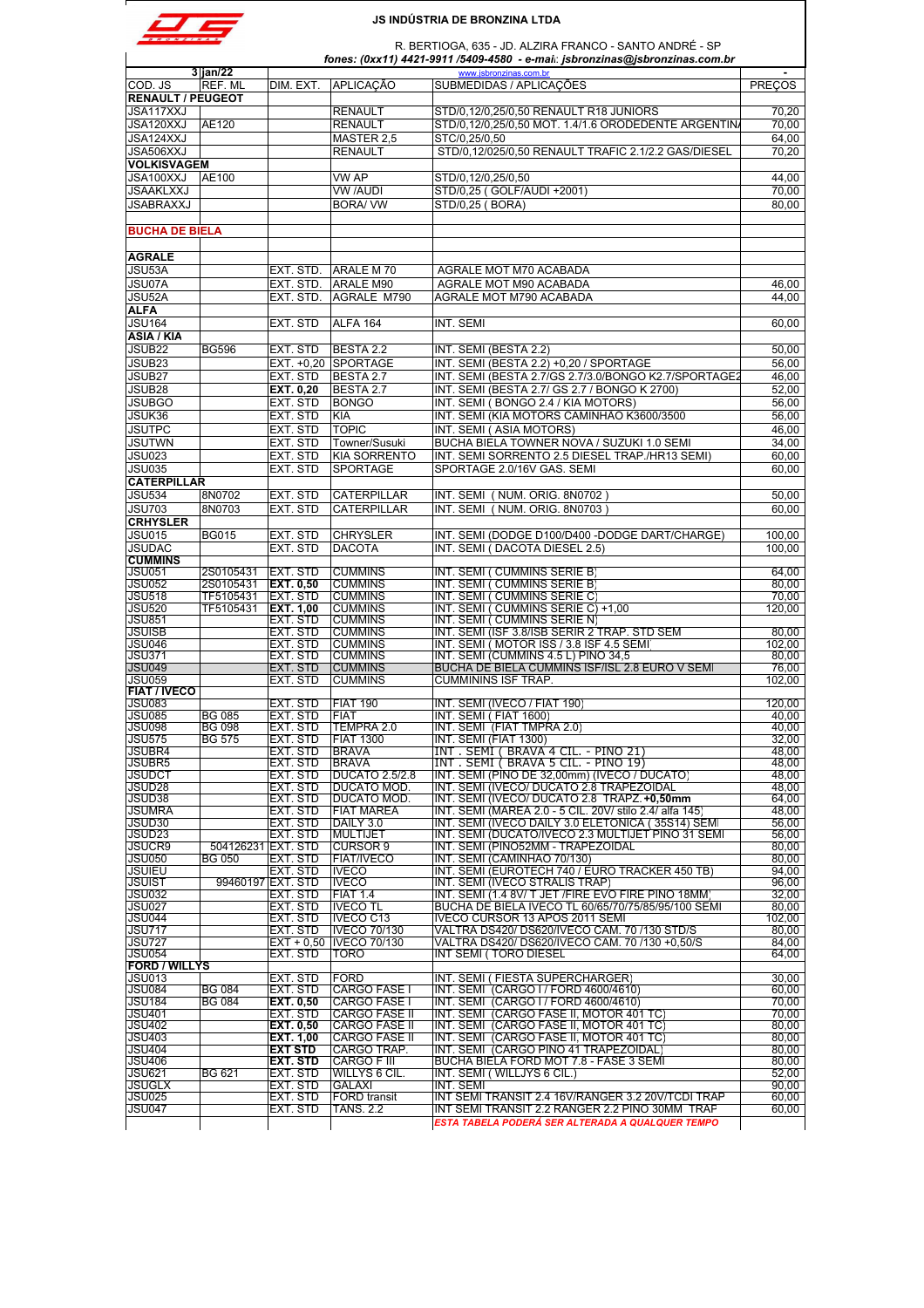| <b>BRONZINA</b> |  |
|-----------------|--|

 R. BERTIOGA, 635 - JD. ALZIRA FRANCO - SANTO ANDRÉ - SP  *fones: (0xx11) 4421-9911 /5409-4580 - e-mail*: *jsbronzinas@jsbronzinas.com.br*

|                                                                                                                              | $4$ jan/22                      |                    |                    | www.jsbronzinas.com.br                                                                    |                                                               |
|------------------------------------------------------------------------------------------------------------------------------|---------------------------------|--------------------|--------------------|-------------------------------------------------------------------------------------------|---------------------------------------------------------------|
| COD. JS                                                                                                                      | N. ORIG.                        | DIM. EXT.          | APLICACÃO          | SUBMEDIDAS / APLICAÇÕES                                                                   | <b>PRECOS</b>                                                 |
| <b>GENERAL MOTORS</b>                                                                                                        |                                 |                    |                    |                                                                                           |                                                               |
|                                                                                                                              |                                 | EXT. STD           | <b>VECTRA</b>      | INT. SEMI (GM VECTRA IMPORTADO)/ CÁLIBRA                                                  |                                                               |
| JSUVCT                                                                                                                       |                                 |                    |                    |                                                                                           | 56,00                                                         |
| <b>JSU024</b>                                                                                                                |                                 | EXT. STD           | <b>CAPITIVA</b>    | CHEVR CAPITIVA AWD 3.6 24V. 08/10 HFV6 261CV GAS Se                                       | 70,00                                                         |
| <b>JSU031</b>                                                                                                                |                                 | EXT. STD           | <b>TRACKER</b>     | GM TRACKER M. PEUGEOT 2.0 (2003/4) SUZUKI VITARASE                                        | 56,00                                                         |
| <b>JSU038</b>                                                                                                                |                                 | EXT. STD           | <b>PRISMA</b>      | INT. SEMI GM CEVROLET PRISMA/ONIX 1.0/1.4                                                 | 40,00                                                         |
| <b>JSU060</b>                                                                                                                |                                 | EXT. STD           | NOVA S10           | INT SEMI - S10 MOTOR DURAMAX                                                              | 46,00                                                         |
| <b>HIUNDAY</b>                                                                                                               |                                 |                    |                    |                                                                                           |                                                               |
| JSUNHR                                                                                                                       |                                 | <b>EXT.STD</b>     | <b>NOVA HR</b>     | HR MOT EURO 5 SEMI                                                                        | 56,00                                                         |
| <b>JOHN DEERE</b>                                                                                                            |                                 |                    |                    |                                                                                           |                                                               |
| <b>JSU660</b>                                                                                                                |                                 | EXT. STD           | <b>MOT 6059T</b>   | INT. SEMI MOT 3029T/4039T/6359T/5700/6059T/64014 SEMI                                     | 70,00                                                         |
| <b>JSU045</b>                                                                                                                |                                 | EXT. STD           | <b>MOT 6090T</b>   | INT. SEMI COLHEITADEIRA 3520                                                              | 110,00                                                        |
| MAN                                                                                                                          |                                 |                    |                    |                                                                                           |                                                               |
| <b>JSU048</b>                                                                                                                |                                 | EXT. STD           | <b>MAN</b>         | INT. SEMI MOTOR MAN/CONSTELATION SEMI                                                     | 120,00                                                        |
| <b>MAXION / PERKINS</b>                                                                                                      |                                 |                    |                    |                                                                                           |                                                               |
| JSU002                                                                                                                       | <b>BG 002U</b>                  | EXT. STD           | <b>PERKINS</b>     | INT. SEMI (PERKINS 6357/6358)                                                             | 54,00                                                         |
|                                                                                                                              |                                 |                    |                    |                                                                                           |                                                               |
| JSU194                                                                                                                       |                                 | EXT. +0,50 PERKINS |                    | INT. SEMI ( PERKINS 4203/3152/4203) = 0,50MM                                              | 70,00                                                         |
| <b>JSU004</b>                                                                                                                | <b>BG 004</b>                   | EXT. STD           | PERKINS 4203       | INT. SEMI ( PERKINS 4203/3152/4203)                                                       | 50,00                                                         |
| JSU036                                                                                                                       | <b>BG 036</b>                   | EXT. STD           | PERKINS 4236       | INT. SEMI (PK 6354.2,6354.4,4248, 4236 - D20)                                             | 52,00                                                         |
| JSU086                                                                                                                       | <b>BG 086</b>                   | EXT. 0,20          | PK 4236            | INT. SEMI (PK 4236 - D20)                                                                 | 70,00                                                         |
| <b>JSU092</b>                                                                                                                | <b>BG 092</b>                   | EXT. 0,20          | <b>PERKINS</b>     | INT. SEMI (PERKINS 6357/6358)                                                             | 70,00                                                         |
| JSU094                                                                                                                       | <b>BG 094</b>                   | <b>EXT. 0.20</b>   | PERKINS 4203       | INT. SEMI ( PERKINS 4203/3152/4203)                                                       | 70,00                                                         |
| <b>JSU509</b>                                                                                                                | <b>BG509</b>                    | EXT. STD           | <b>GM</b>          | INT. SEMI (TQ-20-B4(4236)TURBO- D20 APÓS 93)                                              | 60,00                                                         |
| <b>JSU519</b>                                                                                                                |                                 | <b>EXT. 0,50</b>   | GM                 | INT. SEMI (TQ-20-B4(4236)TURBO- D20 APÓS 93)                                              | 70,00                                                         |
| <b>JSU595</b>                                                                                                                |                                 | EXT. STD           | <b>GM</b>          | INT. SEMI (TQ-20-B4-4236 TURBO D20 APOS 93 TRAPEZ.)                                       | 72,00                                                         |
| JSU862                                                                                                                       | <b>BG862</b>                    | <b>EXT STD</b>     |                    | INT SEMI (MAXION SPRINTER RANGER MOT HS2,5)                                               | 50.00                                                         |
| <b>JSU872</b>                                                                                                                |                                 | $EXT +0,50$        |                    | INT SEMI (MAXION SPRINTER RANGER MOT HS2,5)                                               | 70,00                                                         |
|                                                                                                                              |                                 |                    |                    |                                                                                           |                                                               |
| <b>JSU920</b>                                                                                                                |                                 | <b>EXT.STD</b>     | <b>RANGER</b>      | INT. SEMI( MAXION HS 2.8 / RANGER SEMI)                                                   | 80,00                                                         |
| <b>MERCEDES</b>                                                                                                              |                                 |                    |                    |                                                                                           |                                                               |
| <b>JSU011</b>                                                                                                                | <b>BG 011U</b>                  | EXT. STD           | OM 322             | INT. SEMI (MERCEDES 1111)                                                                 | 100,00                                                        |
| <b>JSU012</b>                                                                                                                | <b>BG 012</b>                   | EXT. STD           | OM 312             | INT. SEMI (MERCEDES 0M312)                                                                | 100.00                                                        |
| JSU016                                                                                                                       | <b>BG016</b>                    | EXT. STD           | M. BENS            | INT. SEMI (OM314/352/364/366)                                                             | 53.00                                                         |
| <b>JSU017</b>                                                                                                                | <b>BG017</b>                    | EXT. 0,20          | M. BENS            | INT. SEMI (OM314/352/364/366)                                                             | 60,00                                                         |
| <b>JSU018</b>                                                                                                                | <b>BG018</b>                    | EXT. 0,50          | M. BENS            | INT. SEMI (OM314/352/364/366)                                                             | 60,00                                                         |
| JSU021                                                                                                                       | <b>BG 021</b>                   | <b>EXT. 0,20</b>   | OM 322             | INT. SEMI (MERCEDES 1111)                                                                 | 100,00                                                        |
| JSU022                                                                                                                       | <b>BG022</b>                    | $EXT +0.25$        | OM 312             | INT. SEMI (MERCEDES 0M312)                                                                | 100,00                                                        |
| JSU026                                                                                                                       | <b>BG 026</b>                   | <b>EXT. 0,50</b>   | OM 355             | INT. SEMI (MB OM355-5/355-6A/355-6LA)                                                     | 90,00                                                         |
| JSU029                                                                                                                       |                                 | <b>EXT. 1,00</b>   | M. BENS            | INT. SEMI (OM314/352/364/366)                                                             | 90,00                                                         |
| <b>JSU069</b>                                                                                                                | <b>BG 069</b>                   | <b>EXT. STD</b>    | OM 355             | INT. SEMI (MB OM355-5/355-6A/355-6LA)                                                     | 84,00                                                         |
|                                                                                                                              |                                 |                    |                    |                                                                                           |                                                               |
| <b>JSU180</b>                                                                                                                |                                 | EXT. STD           | OM 615/616         | INT. SEMI AMAROK(ADAPTAÇÃO) 2.0 16V TDI / MB180                                           | 52,00                                                         |
| <b>JSU505</b>                                                                                                                | <b>BG 505</b>                   | EXT. STD           | OM 366             | INT. SEMI (COMPRESSOR)                                                                    | 52,00                                                         |
| JSU506                                                                                                                       |                                 | EXT. STD           | OM355              | INT. SEMI (COMPRESSOR)                                                                    | 52,00                                                         |
| JSU526                                                                                                                       | <b>BG 526</b>                   | EXT. STD           | MВ                 | INT. SEMI (OM 447/ 424 / 423 / 442)                                                       | 84,00                                                         |
| <b>JSU527</b>                                                                                                                | <b>BG 526</b>                   | <b>EXT. 0,50</b>   | <b>MB</b>          | INT. SEMI (OM 447/ 424 / 423 / 442)                                                       | 90,00                                                         |
| <b>JSU611</b>                                                                                                                |                                 | OM 611             | <b>MB SPRINTER</b> | INT. SEMI SPRINTER 313, 413 CDI OM611/612 PARALELA                                        | 50.00                                                         |
| JSU612                                                                                                                       |                                 | OM 612             | <b>MB SPRINTER</b> | INT. SEMI SPRINTER 313, 413 CDI OM611/612                                                 | 52.00                                                         |
| JSU616                                                                                                                       |                                 | OM 366             | MB OM 366 TRAP     | INT. SEMI (OM 366) TRAPEZOIDAL                                                            | 60,00                                                         |
| <b>JSU862</b>                                                                                                                | <b>BG862</b>                    | EXT. STD           | <b>SPRINTER</b>    | INT. SEMI MAXION SPRINTER RANGER MOT HS2.5                                                | 50,00                                                         |
| JSU872                                                                                                                       |                                 | $EXT +0,50$        |                    | INT SEMI (MAXION SPRINTER RANGER MOT HS2,5)                                               | 140,00                                                        |
| JSU923                                                                                                                       | <b>BG923</b>                    |                    | <b>MB OM 906</b>   | INT. SEMI MB OM 904/924/906/926 PIn 42MM SEMI                                             |                                                               |
|                                                                                                                              |                                 | EXT. STD           |                    |                                                                                           | 60,00                                                         |
| <b>JSU924</b>                                                                                                                | BG923+0,50 EXT. +0,50 MB OM 906 |                    |                    | INT. SEMI MB OM 904/924/906/926 PIn 42MM + 50 INT SEMI                                    | 70,00                                                         |
| JSU925                                                                                                                       | BG923+1,0                       | $ EXI + 1,0 $      | IMB OM 900         | IN L. SEMI MB OM 904/924/906/926 PIn 42MM + 1,0 IN L SEMI                                 | 70,00                                                         |
| JSU160                                                                                                                       |                                 | EXT. STD           | <b>CLASSE A</b>    | INT SEMI MB CLASSE A (GAZ.)                                                               | 60.00                                                         |
| JSU716                                                                                                                       | <b>BG 716</b>                   | EXT. STD           | OM 457             | INT SEMI OM 457 SEMI (BRONZE)                                                             | 70,00                                                         |
| JSU718                                                                                                                       |                                 | EXT. STD           | EURO v             | INT SEMI MERC BENS EURO V PINO 44 (BRONZE)                                                | 70,00                                                         |
| <b>JSU719</b>                                                                                                                |                                 | EXT. +1,00 EURO v  |                    | INT SEMI MERC BENS EURO V PINO 44 (BRONZE)                                                | 120,00                                                        |
| JSU056                                                                                                                       |                                 | EXT. STD           | OM 447             | INT SEMI (OM 447 TRAPEZOIDAL)                                                             | 110.00                                                        |
| <b>MITSUBISHI</b>                                                                                                            |                                 |                    |                    |                                                                                           |                                                               |
| <b>JSU100</b>                                                                                                                |                                 | EXT. STD           | H 100              | INT. SEMI(H100/L200/L300/GALLOPER/PAJ.2.5 M. 4D55                                         | 46,00                                                         |
| <b>JSU101</b>                                                                                                                |                                 | EXT. +0,50 H 100   |                    | INT. SEMI (H 100) / PAJERO 2.5 MOT. 4D55 +0,50                                            | 70,00                                                         |
| <b>JSUMSP</b>                                                                                                                |                                 | EXT. STD           | L200 SPORT         | INT. SEMI - TRAPEZOIDAL                                                                   | 60,00                                                         |
| JSUP28                                                                                                                       |                                 | EXT. STD           | PAJERO 2.8         | INT. SEMI (PAJERO 2.8 MOT. 4M40 PIN 30 MM)                                                | 60,00                                                         |
|                                                                                                                              |                                 |                    |                    |                                                                                           |                                                               |
| JSUT32                                                                                                                       |                                 | EXT. STD           | <b>TRITON</b>      | INT. SEMI MITSUBSHI L200 TRITON /PAJERO MOT 4M41                                          | 60,00                                                         |
| MWM                                                                                                                          |                                 |                    |                    |                                                                                           |                                                               |
|                                                                                                                              | <b>BG 005</b>                   | EXT. STD           | <b>MWM</b>         | INT. SEMI (MWM D222/KD112/KD12)                                                           | 100,00                                                        |
|                                                                                                                              | <b>BG 030</b>                   | EXT. STD           | <b>MWM</b>         | INT. SEMI (MWM 225/226/229) ( ACABADA )                                                   | 50,00                                                         |
|                                                                                                                              |                                 |                    |                    | INT. SEMI (MWM 225/226/229)                                                               | 50,00                                                         |
|                                                                                                                              | <b>BG 030</b>                   | EXT. STD           | <b>MWM</b>         |                                                                                           |                                                               |
|                                                                                                                              | <b>BG 033</b>                   | EXT. STD           | <b>MWM</b>         | INT. SEMI (TB 232V12 / V12B)                                                              |                                                               |
|                                                                                                                              | <b>BG 076</b>                   | EXT. STD           | <b>MWM</b>         | INT. SEMI (229 TURBO - CAMINHÃO VW 7.110S)                                                |                                                               |
|                                                                                                                              | <b>BG 095</b>                   |                    | <b>MWM</b>         | INT. SEMI (MWM D222/KD112/KD12)                                                           |                                                               |
|                                                                                                                              |                                 | <b>EXT. 0,20</b>   |                    |                                                                                           |                                                               |
|                                                                                                                              | <b>BG 090</b>                   | EXT. 0,20          | <b>MWM</b>         | INT. SEMI (MWM 225/226/229)                                                               |                                                               |
|                                                                                                                              |                                 | EXT. 1,00          | MWM                | INT. SEMI (MWM 225/226/229)                                                               |                                                               |
|                                                                                                                              | <b>BG 528</b>                   | EXT. STD           | <b>MWM</b>         | INT. SEMI (MWM 4.10/6.10 ASP/TURBO)                                                       |                                                               |
| JSU005<br><b>JSU30A</b><br>JSU030<br>JSU033<br>JSU076<br>JSU095<br>JSU090<br><b>JSU120</b><br><b>JSU528</b><br><b>JSU545</b> | <b>BG 545</b>                   | EXT. STD           | <b>SPRINT</b>      | INT. SEMI (MWM SPRINT 2.8, 4 E 6 CIL.)                                                    | 120,00<br>64,00<br>100,00<br>70,00<br>70,00<br>52,00<br>52,00 |
| JSU548                                                                                                                       | SERIE 10                        | <b>EXT. 0,20</b>   | MWM MOT 6.1        | INT. SEMI (MWM 4.10/6.10 ASP/TURBO)                                                       | 60,00                                                         |
| <b>JSU558</b>                                                                                                                | SERIE 10                        | <b>EXT. 0.50</b>   | MWM MOT 6.1        | INT. SEMI (MWM 4.10/ 6.10 ASP/ TURBO)<br>ESTA TABELA PODERÁ SER ALTERADA A QUALQUER TEMPO | 70,00                                                         |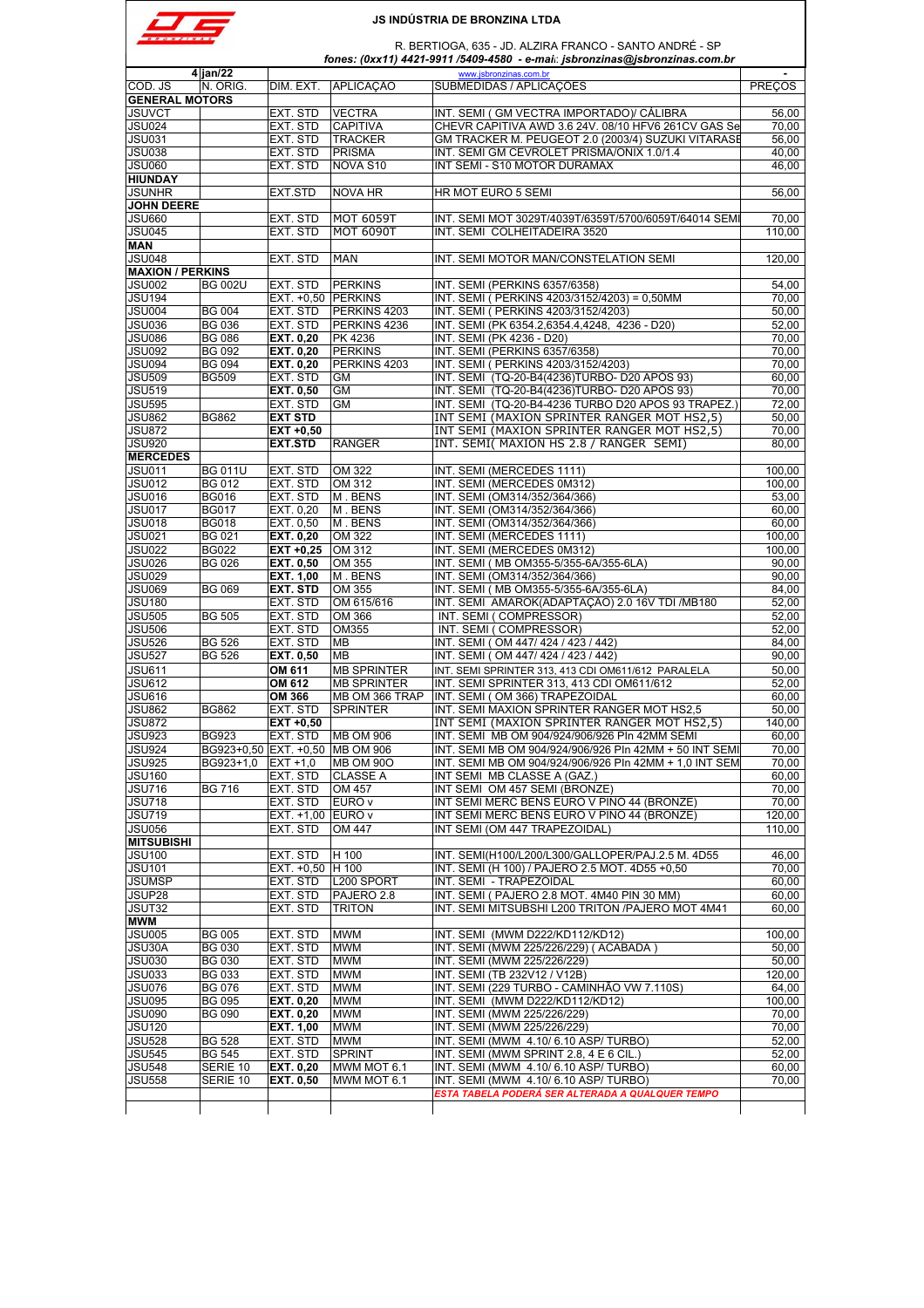

 R. BERTIOGA, 635 - JD. ALZIRA FRANCO - SANTO ANDRÉ - SP  *fones: (0xx11) 4421-9911 /5409-4580 - e-mail*: *jsbronzinas@jsbronzinas.com.br*

|                                | $5$ jan/22     |                         |                      | www.jsbronzinas.com.br                               |                 |
|--------------------------------|----------------|-------------------------|----------------------|------------------------------------------------------|-----------------|
| COD. JS                        | N. ORIG.       | DIM. EXT.               | APLICACÃO            | SUBMEDIDAS / APLICAÇÕES                              | <b>PREÇOS</b>   |
| <b>MWM - CONTINUAÇÃO</b>       |                |                         |                      |                                                      |                 |
|                                | SERIE 10       |                         |                      | INT. SEMI (MWM 4.10/6.10 ASP/TURBO)                  |                 |
| <b>JSU568</b>                  |                | <b>EXT. 1,00</b>        | MWM MOT 6.1          |                                                      | 76,00           |
| <b>JSU920</b>                  |                | <b>EXT STD</b>          | MWM hs 2.8           | INT SEMI MAXION HS 2.8 / RANGER SEMI                 | 80.00           |
| <b>JSU928</b>                  | <b>ACELLO</b>  | <b>EXT. STD</b>         | <b>MWM</b>           | INT. SEMI (MWM ACTEON X12 - TRAPEZOIDAL)             | 64,00           |
| <b>JSU929</b>                  | <b>ACELLO</b>  | EXT. 0,50               | <b>MWM</b>           | INT. SEMI (MWM ACTEON X12 - TRAPEZOIDAL)SEMI +0,50   | 80,00           |
| <b>JSU930</b>                  |                | <b>EXT STD</b>          | MWM ER V             | INT. SEMI MWM X12 EURO V SEMI                        | 72,00           |
| <b>NISSAN</b>                  |                |                         |                      |                                                      |                 |
|                                |                |                         |                      |                                                      |                 |
| JSUN25                         |                | <b>EXT STD</b>          | <b>FRONTIER</b>      | INT. SEMI (NISSAN 2.5-16V - TRAPESOIDAL)             | 52,00           |
| JSUN28                         |                | <b>EXT STD</b>          |                      | INT. SEMI ( NISSAN 2.8 - TRAPESOIDAL)                |                 |
| <b>RENAULT / PEUGEOT</b>       |                |                         |                      |                                                      |                 |
| <b>JSU306</b>                  |                | EXT. STD                | PEUGEOT              | INT. SEMI (PEUGEOT 306 - 1.6/16V                     | 50,00           |
| <b>JSU405</b>                  |                | EXT. STD                | <b>PEUGEOT</b>       | INT. SEMI PEUGEOT 405 DIESEL( MOT. XUDPA/XUD9)       | 60,00           |
| <b>JSU504</b>                  |                |                         |                      | INT. SEMI (PEUGEOT 504 - DIESEL)                     | 60,00           |
|                                |                | EXT. STD                | <b>PEUGEOT</b>       |                                                      |                 |
| <b>JSU875</b>                  | <b>BG875</b>   | EXT. STD                | <b>TRAFIC DIESEL</b> | INT. SEMI (TRAFIC DIESEL)                            | 60,00           |
| JSUR <sub>20</sub>             |                | EXT. STD                | <b>RENAULT</b>       | INT. SEMI (SENIC 2.0-8V/LAGUNA/MEGANE)               | 50,00           |
| <b>JSU124</b>                  |                | EXT. STD                | <b>MASTER</b>        | INT. SEMI (MASTER 2.5 DIESEL                         | 44,00           |
| <b>JSU125</b>                  |                | EXT. 0,50               | MASTER 2.5           | INT. SEMI (MASTER 2.5 DIESEL SEMI                    | 60,00           |
| <b>JSU040</b>                  |                | EXT. STD                | MASTER 2.3           | INT. SEMI (MASTER 2.3 DIESEL SEMI                    | 56,00           |
|                                |                |                         |                      |                                                      |                 |
| <b>JSU057</b>                  |                | EXT. STD                | <b>CLIO</b>          | INT. SEMI (CLIO 2013 /LOGAN 1.0)                     | 40,00           |
| <b>SCÂNIA</b>                  |                |                         |                      |                                                      |                 |
| <b>JSU529</b>                  |                | EXT. STD                | SCÂNIA               | INT. SEMI (SCÂNIA 113)                               | 88,00           |
| <b>JSU544</b>                  |                | $EXT +0.50$             | SCÂNIA               | INT. SEMI (SCÂNIA 113) +0,50mm                       | 100.00          |
| <b>JSU554</b>                  |                | $EXT +1,0$              | SCÂNIA               | INT. SEMI (SCÂNIA 113) +1,00mm                       | 110,00          |
|                                |                | EXT. STD                | SCÂNIA               |                                                      |                 |
| <b>JSU563</b>                  |                |                         |                      | INT. SEMI (SCÂNIA DC11 114/124 SERIE 4 - TRAPEZOIDAL | 112,00          |
| <b>JSU564</b>                  |                | WXT+ 1,00 SCÂNIA        |                      | INT. SEMI (DC11/DC12/114/124(TRAP.)SEMI +1,00MM)     | 112,00          |
| <b>JSU058</b>                  |                | <b>EXT STD</b>          | SCÂNIA               | INT SEMI (124 EURO 5)                                | 140,00          |
| <b>TOBATA</b>                  |                |                         |                      |                                                      |                 |
| <b>JSUT5A</b>                  |                | EXT. STD                | <b>TOBATA T5</b>     | TOBATA MOT T5 - ACABADA                              | 42,00           |
|                                |                |                         |                      |                                                      |                 |
| <b>JSUT8A</b>                  |                | EXT. STD                | <b>TOBATA TR 8</b>   | TOBATA MOT TR8 - ACABADA                             | 50,00           |
| JSU14A                         |                | EXT. STD                | TOBATA AS 140        | TOBATA MOT AS140 ACABADA                             | 60,00           |
| JSU70A                         |                | EXT. STD                | <b>TOBATA AR 70</b>  | TOBATA MOT AR70 ACABADA                              | 40,00           |
| <b>TOYOTA</b>                  |                |                         |                      |                                                      |                 |
| JSUH28                         | 73115          | EXT. STD                | HILUX 2.8            | INT. SEMI (PINO 29,00 mm) (N° OR -90999-73115)       | 54,00           |
|                                |                |                         |                      |                                                      |                 |
| <b>JSUHTD</b>                  | 73136          | EXT. STD                | HILUX 3.0            | INT. SEMI (HILUX T. D - PINO 34 - MOT. 1KZT)         | 58,00           |
| JSUH24                         |                | EXT. STD                | TOYOTA 14 B          | INT. SEMI (HILUX 2.4)(PINO 27)                       | 52,00           |
| <b>JSU128</b>                  |                | EXT. STD                | TOYOTA 14 B          | INT. SEMI (TOYOTA 14 B)                              | 52,00           |
| <b>JSUCRL</b>                  |                | EXT. STD                | <b>COROLA</b>        | COROLA MOT 1ZZFE (2003/2011) VVTI SEMI               | 44,00           |
|                                |                |                         |                      |                                                      |                 |
| <b>JSUHKD</b>                  |                | EXT. STD                | <b>HILUX</b>         | INT SEMI HILUX MOT 2KDF                              | 52,00           |
| <b>VALTRA</b>                  |                |                         |                      |                                                      |                 |
| <b>JSU717</b>                  |                | EXT. STD                | <b>VALTRA</b>        | DS420/DS620/IVECO CAM. STD - SEMI                    | 78,00           |
| <b>JSU727</b>                  |                | EXT. +0,50 VALTRA       |                      | DS420/DS620 - SEMI                                   | 82,00           |
| <b>VOLKSVAGEM / AUDI</b>       |                |                         |                      |                                                      |                 |
|                                |                |                         |                      |                                                      |                 |
| <b>JSU010</b>                  |                | EXT. STD                | VW AT (MI)           | INT. SEMI (VW MI 8V / 16V)                           | 24,00           |
| <b>JSU019</b>                  | <b>BG 019</b>  | EXT. STD                | <b>VW AR</b>         | INT. SEMI (VW 1300/1500/1600)                        | 26,00           |
| <b>JSU037</b>                  | <b>JSU 037</b> | EXT. STD                | AP 1.5 / 1.6         | INT. SEMI (PASSAT 1.5/1.6)                           | 36,00           |
| <b>JSU039</b>                  | <b>BG 039</b>  | EXT. 0,20               | VW AR                | INT. SEMI (VW 1300/1500/1600) +0,20mm                | 50,00           |
|                                |                |                         | <b>KOMBI DIESEL</b>  | INT. SEMI (KOMBI DIESEL)                             |                 |
| <b>JSU080</b>                  | <b>BG 080</b>  | EXT. STD                |                      |                                                      | 50,00           |
| <b>JSU123</b>                  |                | EXT. STD                | GOL G5               | INT. SEMI (GOL GER. 5 / 1.0 - 1.6                    | 23,00           |
| <b>JSU598</b>                  | <b>BG 598</b>  | EXT. STD                | AP 1.8/2.0           | INT. SEMI (AP 1.8 / 2.0)                             | 25,00           |
| <b>JSUGOF</b>                  |                | EXT. STD                | <b>GOLF</b>          | INT. SEMI (PINO 21,00 mm)                            | 50,00           |
|                                |                |                         |                      |                                                      |                 |
| <b>JSUAUD</b><br><b>JSUAMK</b> |                | EXI. SID                | AUDI                 | INT. SEMI (PINO 19 mm) Audi 1.8 I urbo               | 60,00           |
|                                |                | EXT. STD                | <b>AMAROK/ AUDI</b>  | INT. SEMI (PINO 26 mm) trap Amarok / Audi 2.0        | 60.00           |
| JSU                            |                | EXT. std                | VW UP/TOX            | INT. SEMI ( VW UP /FOX - 1.0 3CIL)                   | <b>CONSULTA</b> |
| <b>JSU180</b>                  |                | EXT. STD                | MB180/AMAROK         | INT. SEMI Adaptção Amarok 2.0 16V TDI /MB180         | 104,00          |
| <b>VOLVO</b>                   |                |                         |                      |                                                      |                 |
|                                |                |                         |                      |                                                      |                 |
| <b>JSU081</b>                  | 1545302        | EXT. STD                | <b>VOLVO</b>         | INT. SEMI<br>(VOLVO N10 - MOT THD100)                | 47.00           |
| <b>JSU082</b>                  | 1545302        | EXT. +1,00 VOLVO        |                      | INT. SEMI<br>(VOLVO N10 - MOT THD100) +1,00mm        | 100,00          |
| <b>JSU502</b>                  | 470434         | EXT. STD                | <b>VOLVO</b>         | (VOLVO NL12)<br>INT. SEMI                            | 96,00           |
| <b>JSU503</b>                  | 470434         | <b>EXT. +1.00 VOLVO</b> |                      | (VOLVO NL12) +1,00mm<br>INT. SEMI                    | 100.00          |
| <b>JSU531</b>                  | 422.708        | EXT. STD                | <b>VOLVO</b>         | (VOLVO NL340 - MOT TD102FS)<br>INT. SEMI             | 74,00           |
|                                |                |                         |                      |                                                      |                 |
| <b>JSU532</b>                  | 422.708        | EXT. +1,00 VOLVO        |                      | (VOLVO NL340 - MOT TD102FS) +1,00mm<br>INT. SEMI     | 100,00          |
| <b>JSUEDC</b>                  | 470.304        | EXT. STD                | <b>VOLVO</b>         | INT. SEMI<br>(VOLVO NL12-360 - MOT THD100) (BG 831)  | 104,00          |
| <b>JSU360</b>                  | 470.304        | EXT. 0,50               | <b>VOLVO</b>         | (VOLVO NL12-360 - MOT THD100) + 0,50mm<br>INT. SEMI  | 104,00          |
| <b>JSU361</b>                  | 470.304        | EXT. 1,00               | <b>VOLVO</b>         | (VOLVO NL12-360 - MOT THD100) + 1,00 mm<br>INT. SEMI | 110,00          |
| <b>JSU053</b>                  |                | EXT. STD                | <b>VOLVO</b>         | ONT. SEMI (VOLVO FH 13)                              | 140.00          |
|                                |                |                         |                      |                                                      |                 |
| <b>YANMAR</b>                  |                |                         |                      |                                                      |                 |
| <b>JSU034</b>                  | AE             | EXT. STD                |                      | BUCH BIELA YANMAR AE1 (ACABADA)                      | 70,00           |
| JSU <sub>42A</sub>             | <b>BG 042</b>  | EXT. STD                | YANMAR               | INT. SEMI (MOT. B-9/B-9C/NB-10/B-9M/NT-85 (ACABADA)  | 52,00           |
| <b>JSU043</b>                  | <b>B10</b>     |                         |                      | BUCHA BIELA YANMAR B10 (ACABADA)                     | 60.00           |
| <b>JSUB7A</b>                  | B7             | EXT. STD                | <b>YANMAR</b>        | BUCHA BIELA YANAMAR B7 (ACABADA)                     | 42,00           |
|                                |                |                         |                      |                                                      |                 |
| <b>JSUB8A</b>                  | B8             | EXT. STD                | YANMAR               | BUCHA BIELA YANMAR B8 ( ACABADA )                    | 42,00           |
| <b>JSU064</b>                  | <b>NS50</b>    |                         |                      | BUC. BIE YANMAR NS50/ NSB50/ NT75B/ (ACABADA)        | 33,00           |
| <b>JSU065</b>                  | <b>NS75</b>    | EXT. STD                | <b>YANMAR</b>        | BUCHA BIELA YANMAR NS75/NSB75 (ACABADA)              | 37,20           |
| JSU066                         | <b>NS90</b>    | EXT. STD                | YANMAR               | BUCHA BIELA YANMAR NS90/ NSB90/ NSB90R (ACABADA)     | 38,00           |
| <b>JSU067</b>                  | <b>NS11</b>    | EXT. STD                | <b>YANMAR</b>        | BUC. BIELA NS11/ NSB11/NSB11T (ACABADA)              | 39,00           |
|                                |                |                         |                      |                                                      |                 |
| <b>JSU068</b>                  | <b>NS18</b>    | EXT. STD                | <b>YANMAR</b>        | BUCCHA BIELA YANMAR NS18/NSB18 (ACABADA)             | 46,00           |
| <b>BUCHA MANGA DE EIXO</b>     |                |                         |                      |                                                      |                 |
| <b>AGRALE</b>                  |                |                         |                      |                                                      |                 |
| <b>JSE001</b>                  |                | EXT. STD                | <b>AGRALE</b>        | BUCHA MANGA EIXO AGRALE TRATOR 4100 (42,18X34X42     | 72,00           |
| <b>JSE002</b>                  |                |                         |                      |                                                      |                 |
|                                |                | EXT. STD                | <b>AGRALE</b>        | BUCHA MANGA EIXO AGRALE TRATOR 4100 (58,36X44,8X     | 115,00          |
|                                |                |                         |                      | ESTA TABELA PODERÁ SER ALTERADA A QUALQUER TEMPO     |                 |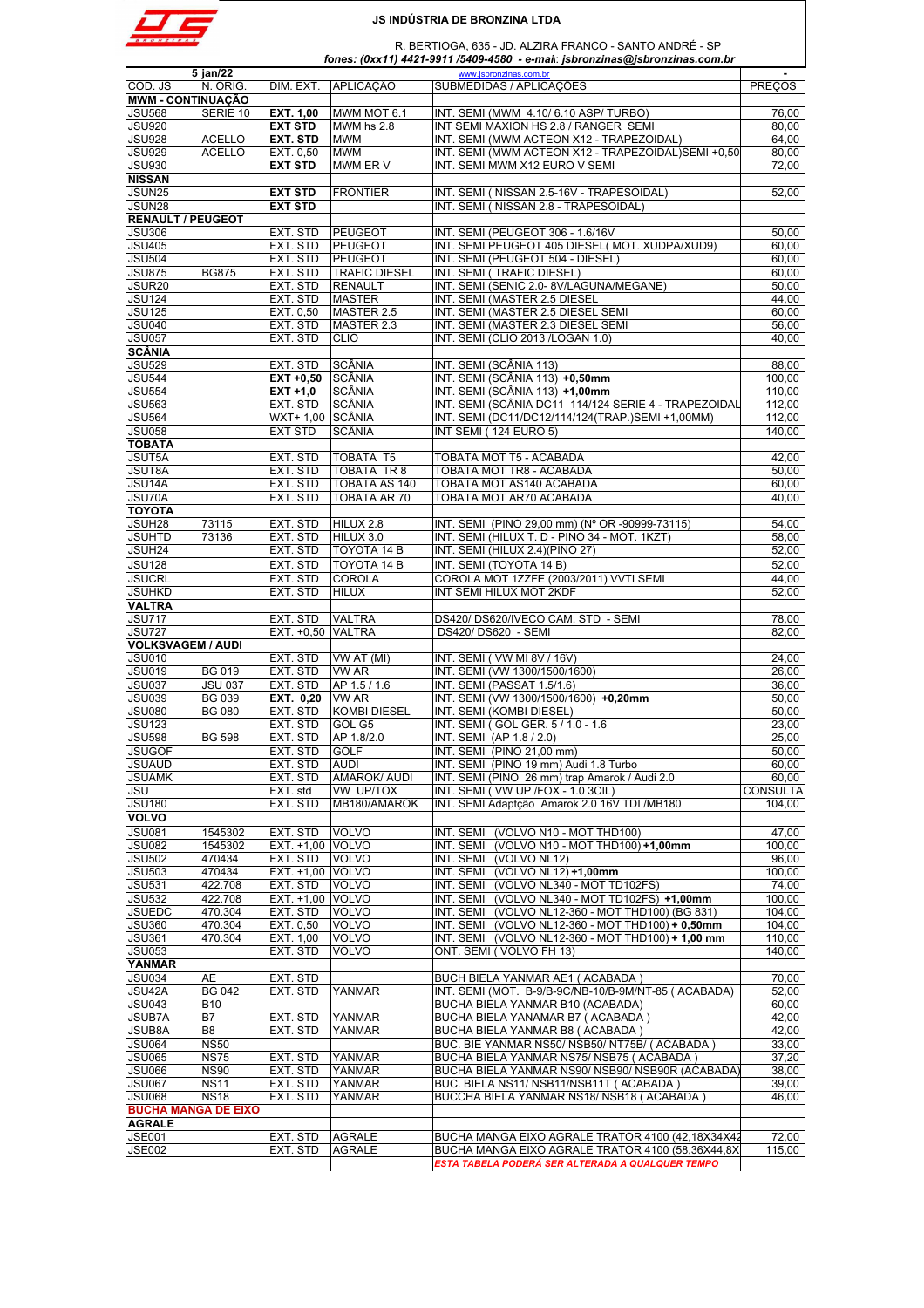

R. BERTIOGA, 635 - JD. ALZIRA FRANCO - SANTO ANDRÉ - SP

 *fones: (0xx11) 4421-9911 /5409-4580 - e-mail*: *jsbronzinas@jsbronzinas.com.br*

|                                        | $6$ jan/22    |                 |                    | www.jsbronzinas.com.br                           |               |
|----------------------------------------|---------------|-----------------|--------------------|--------------------------------------------------|---------------|
| COD. JS                                | N. ORIG.      | DIM. EXT.       | <b>APLICACÃO</b>   | SUBMEDIDAS / APLICAÇÕES                          | <b>PRECOS</b> |
| <b>BUCHA LINHA CATERPILLAR (GERAL)</b> |               |                 |                    |                                                  |               |
| JSC001                                 | 7T0201        | EXT. STD        | <b>CATERPILLAR</b> | INT. STD. (COM. FINAL D6C SERIE 8U)              | 600,00        |
| JSC961                                 | 1H8396        | EXT. STD        | <b>CATERPILLAR</b> | INT. STD (BUCHA LEV. LÂMINA)                     | 86,00         |
| <b>JSC962</b>                          | 1H8396        | EXT. STD        | <b>CATERPILLAR</b> | INT. SEMI( BUCHA LEV. LÂMINA)                    | 98,00         |
| <b>JSC321</b>                          | 4J4232        | DIM. EXT.       | <b>CATERPILLAR</b> | STD (CIL. LEV. LÂMINA ( D4D/D4E)                 | 160,00        |
| JSC331                                 | 4J4233        | DIM. EXT.       | <b>CATERPILLAR</b> | STD (CIL. LEV. LÂMINA ( D4D/D4E)                 | 69.00         |
| <b>JSC741</b>                          | 4J6374        | DIM. EXT.       | <b>CATERPILLAR</b> | STD (CIL. LEV. LÂMINA ( D4D/D4E)                 | 60,00         |
| <b>JSB261</b>                          | 4J6326        | DIM. EXT.       | <b>CATERPILLAR</b> | STD (CIL. LEV. LÂMINA ( D4D/D4E)                 | 50,00         |
| <b>JSB841</b>                          | 5J1184        | DIM. EXT.       | <b>CATERPILLAR</b> | STD (CIL. LEV. LÂMINA (D8/D8H))                  | 70,00         |
| <b>JSC311</b>                          | 4L4931        | EXT. STD        | CATERPILLAR        | INT. STD (BUCHAS TRANSMISSÃO)                    | 79,00         |
| <b>JSC320</b>                          | 5M3320        | EXT. STD        | <b>CATERPILLAR</b> | INT. SEMI (PARTE CONJ. 5M6701) BOMBA ÓLEO D6D    | 45,40         |
| <b>JSC461</b>                          | 7M4046        | EXT. STD        | <b>CATERPILLAR</b> | INT. STD (COM. MOT. 3304/3306)                   | 74,60         |
| JSC462                                 | 7M4046        | EXT. STD        | CATERPILLAR        | INT. SEMI (1,00) ( COM. MOT. 3304/3306)          | 78,60         |
| <b>JSC181</b>                          | 9M2418        | EXT. STD        | <b>CATERPILLAR</b> | INT. STD (BUCHAS TRANSMISSAO)                    | 94,20         |
| <b>JSC182</b>                          | 9M2418        | EXT. STD        | <b>CATERPILLAR</b> | INT. SEMI (BUCHAS TRANSMISSÃO)                   | 97,20         |
| JSC382                                 | 9M5238        | EXT. STD        | CATERPILLAR        | INT. SEMI (BUCHA COMANDO)                        | 98,40         |
| JSC392                                 | 9M5239        | EXT. STD        | <b>CATERPILLAR</b> | INT. SEMI (BUCHA COMANDO)                        | 64,00         |
| <b>JSC771</b>                          | 9M5477        | EXT. STD        | <b>CATERPILLAR</b> | INT. STD (COM. MOT. 3304/3306)                   | 65,00         |
| JSC772                                 | 9M5477        | EXT. STD        | <b>CATERPILLAR</b> | INT. SEMI (1,00) ( COM. MOT. 3304/3306)          | 77,40         |
| <b>JSC951</b>                          | 9M8395        | EXT. STD        | <b>CATERPILLAR</b> | INT. STD (SÓ MOTOR 3306) (COM. E ACESSÓRIOS)     | 62,60         |
| <b>JSU534</b>                          | 8N0702        | EXT. STD        | <b>CATERPILLAR</b> | INT. SEMI (MOT. 3304/3306) - BUCHA BIELA         | 50,00         |
| <b>JSC681</b>                          | 2P1168        | EXT. STD        | CATERPILLAR        | INT. STD (ENGR. MOT. 3304/3306)                  | 37,20         |
| JSC682                                 | 2P1168        | EXT. STD        | <b>CATERPILLAR</b> | INT. SEMI (ENGR. MOT. 3304/3306)                 | 37,20         |
| <b>JSC011</b>                          | 1S7101        | EXT. STD        | <b>CATERPILLAR</b> | INT. STD                                         | 46,80         |
| <b>JSC191</b>                          | 5S6419        | EXT. STD        | <b>CATERPILLAR</b> | INT. STD (BAL. MOT. 3304/3306)                   | 72,00         |
| <b>JSC192</b>                          | 5S6419        | EXT. STD        | <b>CATERPILLAR</b> | INT. SEMI (1,00) (BAL. MOT. 3304/3306)           | 76,00         |
| JSC201                                 | 5S6420        | EXT. STD        | <b>CATERPILLAR</b> | INT. STD (BAL. MOT. 3304/3306)                   | 88,00         |
| <b>JSC202</b>                          | 5S6420        | EXT. STD        | CATERPILLAR        | INT. SEMI (1,00) (BAL. MOT. 3304/3306)           | 98.00         |
| <b>JSC431</b>                          | 5S8543        | EXT. STD        | <b>CATERPILLAR</b> | INT. STD (SÓ MOTOR 3306) (COM. E ACESSÓRIOS)     | 96,00         |
| <b>JSC301</b>                          | 5S7630        | EXT. STD        | <b>CATERPILLAR</b> | INT. STD (ENGR. MOT. 3304/3306)                  | 44.50         |
| <b>JSC302</b>                          | 5S7630        | EXT. STD        | <b>CATERPILLAR</b> | INT. SEMI (ENGR. MOT. 3304/3306)                 | 49,40         |
| JSC081                                 | 8S6508        | EXT. STD        | <b>CATERPILLAR</b> | INT. STD (BOMBA ÓLEO MOT. 3304/3306)             | 22,60         |
| JSC082                                 | <b>8S6508</b> | EXT. STD        | <b>CATERPILLAR</b> | INT. SEMI (BOMBA ÓLEO MOT. 3304/3306)            | 22,60         |
| <b>JSC091</b>                          | 8S6509        | EXT. STD        | <b>CATERPILLAR</b> | INT. STD (BOMBA ÓLEO MOT. 3304/3306)             | 22,60         |
| JSC092                                 | 8S6509        | EXT. STD        | CATERPILLAR        | INT. SEMI (BOMBA OLEO MOT. 3304/3306)            | 22,60         |
| <b>JSC111</b>                          | 8S6511        | EXT. STD        | <b>CATERPILLAR</b> | INT. STD (BOMBA ÓLEO MOT. 3304/3306)             | 24,00         |
| <b>JSC112</b>                          | 8S6511        | EXT. STD        | <b>CATERPILLAR</b> | INT. SEMI (BOMBA ÓLEO MOT. 3304/3306)            | 24,00         |
| <b>JSC131</b>                          | 8S6513        | EXT. STD        | CATERPILLAR        | INT. STD (BOMBA OLEO MOT. 3304/3306)             | 22,60         |
| <b>JSC132</b>                          | 8S6513        | EXT. STD        | CATERPILLAR        | INT. SEMI (BOMBA ÓLEO MOT. 3304/3306)            | 22,60         |
| <b>JSC141</b>                          | 8S6514        | EXT. STD        | <b>CATERPILLAR</b> | INT. STD (BOMBA ÓLEO MOT. 3304/3306)             | 22,60         |
| <b>JSC142</b>                          | 8S6514        | EXT. STD        | CATERPILLAR        | INT. SEMI (BOMBA OLEO MOT. 3304/3306)            | 22,60         |
| <b>JSC151</b>                          | 8S6515        | EXT. STD        | <b>CATERPILLAR</b> | INT. STD (BOMBA ÓLEO MOT. 3304/3306)             | 22,60         |
| <b>JSC152</b>                          | 8S6515        | EXT. STD        | <b>CATERPILLAR</b> | INT. SEMI (BOMBA ÓLEO MOT. 3304/3306)            | 22,60         |
| <b>JSC171</b>                          | 8S6517        | EXT. STD        | <b>CATERPILLAR</b> | INT. STD (BOMBA ÓLEO MOT. 3304/3306)             | 22,60         |
| <b>JSC172</b>                          | 8S6517        | EXT. STD        | <b>CATERPILLAR</b> | INT. SEMI (BOMBA ÓLEO MOT. 3304/3306)            | 22,60         |
| JSC231                                 | 1T0423        | EXT. STD        | CATERPILLAR        | INT. STD                                         | 43,20         |
| <b>JSC761</b>                          | 1T0576        | EXT. STD        | CATERPILLAR        | INT. STD (BUCHAS TRANSMISSÃO)                    | 80,00         |
| <b>JSC762</b>                          | 1T0576        | EXT. STD        | <b>CATERPILLAR</b> | INT. SEMI (BUCHAS TRANSMISSÃO)                   | 84,00         |
| JSC671                                 | 1T0767        | EXT. STD        | <b>CATERPILLAR</b> | INT. STD (BUCHAS TRANSMISSÃO)                    | 71,00         |
| JSC902                                 | 1T0902        | EXT. STD        | <b>CATERPILLAR</b> | INT. STD (BUCHAS TRANSMISSÃO)                    | 44,00         |
| JSC691                                 | 1T0969        | EXT. STD        | <b>CATERPILLAR</b> | INT. STD (BUCHAS TRANSMISSAO)                    | 120,00        |
| <b>JSC692</b>                          | 1T0969        | EXT. STD        | <b>CATERPILLAR</b> | INT. SEMI (BUCHAS TRANSMISSÃO)                   | 130,00        |
| <b>JSC941</b>                          | 3T2094        | EXT. STD        | <b>CATERPILLAR</b> | INT. STD (BUCHAS TRANSMISSÃO)                    | 52,00         |
| <b>JSC942</b>                          | 3T2094        | EXT. STD        | CATERPILLAR        | INT. SEMI (BUCHAS TRANSMISSÃO)                   | 58,50         |
|                                        |               |                 |                    |                                                  |               |
| <b>SEDES DE VALVULA</b>                |               |                 |                    |                                                  |               |
|                                        |               |                 |                    |                                                  |               |
| <b>CÓDIGO</b>                          | REFER.        | DIA EXT.        | <b>MEDIDAS</b>     | <b>DESCRICÃO</b>                                 | PREÇO R\$     |
| <b>CHEVROLET</b>                       |               |                 |                    |                                                  |               |
| JSS201700                              | 232893040     | <b>STD</b>      | 32,55X25X6         | CORSA ALCOOL / ONIX 1.0 8V ESC                   | 18,00         |
| JSS201710                              | 232893140     | 0, 10           | 32,65X25X6         | CORSA ALCOOL / ONIX 1.0 8V ESC                   | 18,00         |
| JSS201720                              | 232893240     | 0,20            | 32,75X25X6         | CORSA ALCOOL / ONIX 1.0 8V ESC                   | 18,00         |
| JSS201750                              | 232893540     | 0,50            | 33,05X25X6         | CORSA ALCOOL / ONIX 1.0 8V ESC                   | 18,00         |
| JSS101700                              | 232892040     | ST <sub>D</sub> | 36,50X30X6         | CORSA ALCOOL / ONIOX 1.0 8V ADM                  | 19,00         |
| JSS101710                              | 232892140     | 0, 10           | 36,60X30X6         | CORSA ALCOOL / ONIOX 1.0 8V ADM                  | 19,00         |
| JSS101720                              | 232892240     | 0,20            | 36,70X30X6         | CORSA ALCOOL / ONIOX 1.0 8V ADM                  | 19,00         |
| JSS101750                              | 232892540     | 0,50            | 37,00X30X6         | CORSA ALCOOL / ONIOX 1.0 8V ADM                  | 19,00         |
| JSS202400                              |               | <b>STD</b>      | 22,35X16,2X5,5     | GM CORSA 16V ESC                                 | 20,00         |
| JSS202410                              |               | 0,10            | 22,45X16,2X5,5     | GM CORSA 16V ESC                                 | 20,00         |
|                                        |               |                 |                    | ESTA TABELA PODERÁ SER ALTERADA A QUALQUER TEMPO |               |
|                                        |               |                 |                    |                                                  |               |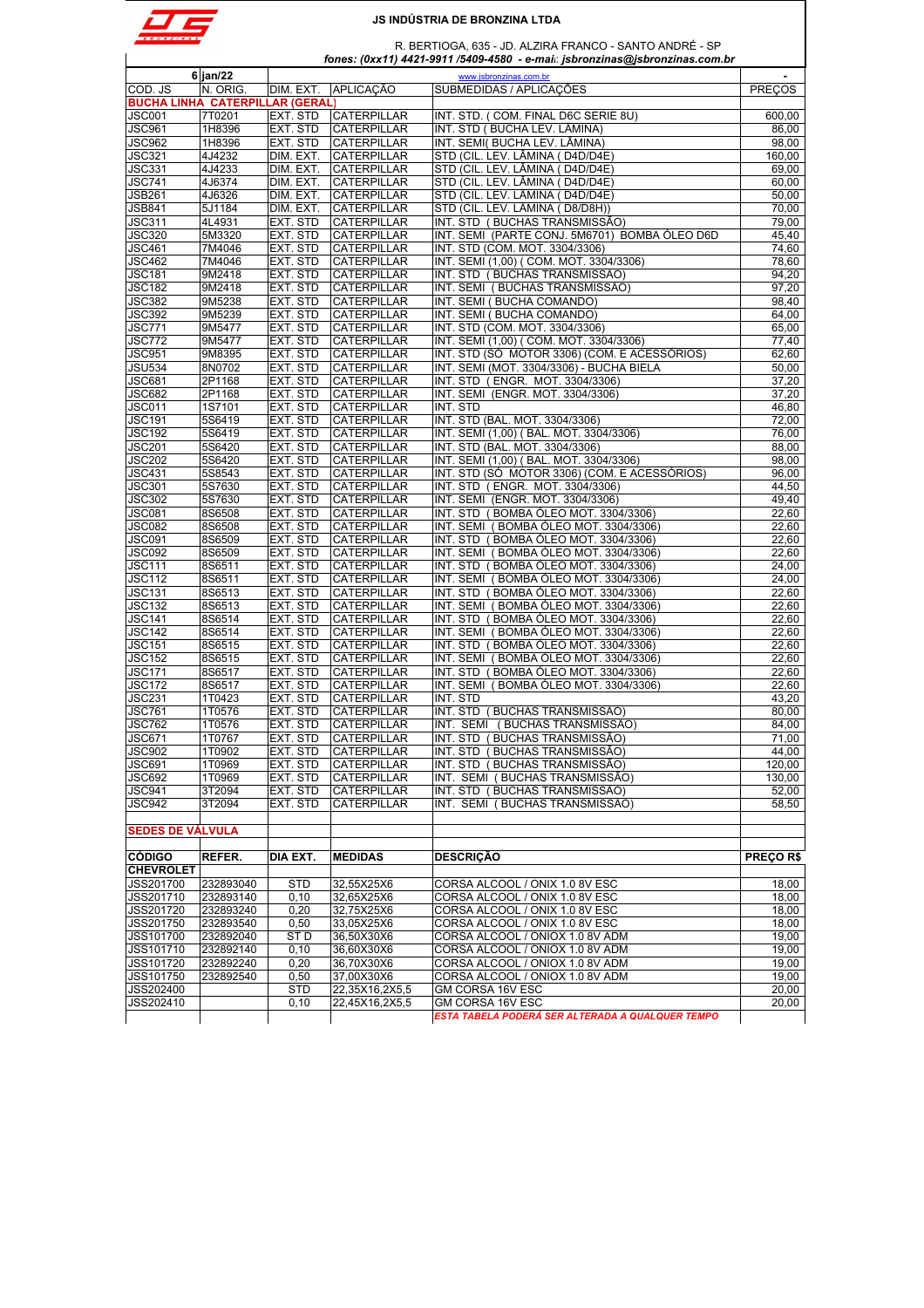

 R. BERTIOGA, 635 - JD. ALZIRA FRANCO - SANTO ANDRÉ - SP  *fones: (0xx11) 4421-9911 /5409-4580 - e-mail*: *jsbronzinas@jsbronzinas.com.br*

|                                                                            | $7$ jan/22                     |                 |                                  | www.jsbronzinas.com.br                                                                     |                                  |
|----------------------------------------------------------------------------|--------------------------------|-----------------|----------------------------------|--------------------------------------------------------------------------------------------|----------------------------------|
| <b>CÓDIGO</b>                                                              | REFER.                         | <b>DIA EXT.</b> | <b>MEDIDAS</b>                   | <b>DESCRIÇÃO</b>                                                                           | PREÇO R\$                        |
|                                                                            | <b>CHEVROLET - CONTINUAÇÃO</b> |                 |                                  |                                                                                            |                                  |
| JSS231100                                                                  | 253357                         | <b>STD</b>      | 37,60X32X7,5                     | <b>MONZA ESC</b>                                                                           | 24,00                            |
| JSS231110                                                                  | 253357                         | <b>STD</b>      | 37,60X32X7,5                     | <b>MONZA ESC</b>                                                                           | 24,00                            |
| JSS231140                                                                  |                                | 0,40            | 38,00X32X8,5                     | <b>MONZA ESC</b>                                                                           | 24,00                            |
| JSS231185                                                                  |                                | <b>STD</b>      | 37,60X32X8,5                     | <b>MONZA ESC</b>                                                                           | 24,00                            |
| JSS202500                                                                  | 203356040                      | <b>STD</b>      | 33,45X26X7,5                     | CHEVETTE ESC                                                                               | 20,00                            |
| JSS202520                                                                  | 203356240                      | 0,20            | 33,65X26X7,5                     | CHEVETTE ESC                                                                               | 20,00                            |
| JSS131100                                                                  | 253353040                      | <b>STD</b>      | 44,55X35X7,5                     | <b>MONZA ADM</b>                                                                           | 24,80                            |
|                                                                            |                                |                 |                                  |                                                                                            |                                  |
| JSS131120                                                                  | 253353140                      | <b>STD</b>      | 44,75X35X7,5                     | <b>MONZA ADM</b>                                                                           | 24,80                            |
| <b>CUMMINS</b>                                                             |                                |                 |                                  |                                                                                            |                                  |
| JSS103800                                                                  | 232741015                      | <b>STD</b>      | 34.93X28X5.75                    | CUMMINS ISB/ISF/QSB/NEF STD ADM                                                            | 32,00                            |
| JSS103810                                                                  | 232741115                      | 0,10            | 35,03X28X5,75                    | CUMMINS ISB/ISF/QSB/NEF 0,10 ADM                                                           | 32.00                            |
| JSS103820                                                                  | 232741215                      | 0,20            | 35,13X28X5,75                    | CUMMINS ISB/ISF/QSB/NEF 0,20 ADM                                                           | 32,00                            |
| JSS203800                                                                  | 232740015                      | <b>STD</b>      | 34,93X28X5,75                    | CUMMINS ISB/ISF/QSB/NEF STD ESC                                                            | 32,00                            |
| JSS203810                                                                  | 232740115                      | 0, 10           | 35,03X28X5,75                    | CUMMINS ISB/ISF/QSB/NEF 0,10 ESC                                                           | 32,00                            |
| JSS203820                                                                  | 232740215                      | 0,20            | 35,13X28X5,75                    | CUMMINS ISB/ISF/QSB/NEF 0,20 ESC                                                           | 32,00                            |
| JSS103900                                                                  | 232894015                      | <b>STD</b>      | 39,48X32,5X6                     | <b>CUMMINS ISC/ISL STD ADM</b>                                                             | 42,00                            |
|                                                                            |                                |                 |                                  |                                                                                            |                                  |
| JSS103910                                                                  | 232894115                      | 0, 10           | 39,58X32,5X6                     | CUMMINS ISC/ISL 0,10 ADM                                                                   | 42,00                            |
| JSS203900                                                                  | 242895015                      | <b>STD</b>      | 39,48X32,5X5                     | CUMMINS ISC/ISL STD ESC                                                                    | 42,00                            |
| JSS203910                                                                  | 242895115                      | 0, 10           | 39,58X32,5X5                     | CUMMINS ISC/ISL 0,10 ESC                                                                   | 42,00                            |
| <b>FIAT</b>                                                                |                                |                 |                                  |                                                                                            |                                  |
| JSS201400                                                                  | 232891070                      | <b>STD</b>      | 28,70X24X8,6                     | FIRE FLEX 8V 1.0/1.3/1.4 EVO 1.4 8V ESC                                                    | 20,00                            |
| JSS201410                                                                  | 232891170                      | 0,10            | 28,80X24X8,6                     | FIRE FLEX 8V 1.0/1.3/1.4 EVO 1.4 8V ESC                                                    | 20,00                            |
| JSS201420                                                                  | 232891270                      | 0,20            | 28.90X24X8.6                     | FIRE FLEX 8V 1.0/1.3/1.4 EVO 1.4 8V ESC                                                    | 20,00                            |
|                                                                            |                                |                 |                                  |                                                                                            |                                  |
| JSS257500                                                                  | 25623010                       | <b>STD</b>      | 32X26.2X9.4                      | 1300/1500 ESC                                                                              | 20.00                            |
| JSS257510                                                                  | 25623110                       | 0, 10           | 32,10X26,2X9,4                   | 1300/1500 ESC                                                                              | 20,00                            |
| JSS257520                                                                  | 25623210                       | 0,20            | 32,20X26,2X9,4                   | 1300/1500 ESC                                                                              | 20,00                            |
| JSS257550                                                                  | 25623510                       | 0,50            | 32,50X26,2X9,4                   | 1300/1500 ESC                                                                              | 20,00                            |
| JSS102300                                                                  | 253359010                      | <b>STD</b>      | 34,44X28,2X7                     | FIRE 8v 1.0/ 1.3/14 ADM                                                                    | 20,00                            |
| JSS102310                                                                  | 253359110                      | 0, 10           | 34,54X28,2X7                     | FIRE 8v 1.0/ 1.3/14 ADM                                                                    | 20,00                            |
| JSS157500                                                                  | 25622010                       | <b>STD</b>      | 37,10X28,2X9,4                   | 1300/1500 ADM                                                                              | 20,00                            |
|                                                                            |                                | 0, 10           |                                  |                                                                                            | 20,00                            |
| JSS157510                                                                  | 25622110                       |                 | 37,20X28,2X9,4                   | 1300 ADM                                                                                   |                                  |
| JSS157520                                                                  | 25622210                       | 0,20            | 37,30X28,2X9,4                   | 1300 ADM                                                                                   | 20,00                            |
| JSS157550                                                                  | 25622510                       | 0,50            | 37,60X28,2X9,4                   | 1300 ADM                                                                                   | 20,00                            |
| JSS102600                                                                  | 253362010                      | <b>STD</b>      | 31,80X27,5X8,5                   | PALIO 1.6-16V ADM                                                                          | 20,00                            |
| JSS102610                                                                  | 253362110                      | 0, 10           | 31,90X27,5X8,5                   | PALIO 1.6-16V ADM                                                                          | 20,00                            |
| JSS202600                                                                  | 253361010                      | <b>STD</b>      | 30,10X24X8,5                     | PALIO 1.6-A6V ESC                                                                          | 20,00                            |
| JSS202610                                                                  | 256661110                      | 0, 10           | 30.20X24X8,5                     | PALIO 1.6-A6V ESC                                                                          | 20,00                            |
| <b>FORD</b>                                                                |                                |                 |                                  |                                                                                            | 20,00                            |
| JSS101500                                                                  |                                |                 |                                  | <b>CORCEL ADM</b>                                                                          |                                  |
|                                                                            | 25644010                       | <b>STD</b>      | 33,62X27,5X6                     |                                                                                            | 20,00                            |
| JSS201500                                                                  | 25645010                       | STD             | 29,62X24X5,6                     | <b>CORCEL ESC</b>                                                                          | 20,00                            |
| JSS201544                                                                  |                                | 4,40            | 34,00X24X10                      | CORCEL RENAULT ESC                                                                         | 24,00                            |
| JSS201300                                                                  | 25950010                       | <b>STD</b>      | 31,60X25,5X6,0                   | ENDURA KA 1,0/1,3 ESC                                                                      | 20,00                            |
| JSS201310                                                                  | 25950110                       | 0,10            | 31,70X25,5X6,0                   | ENDURA KA 1,0/1,3 ESC                                                                      | 20,00                            |
| JSS201320                                                                  | 25950210                       | 0,20            | 31,80X25,5X6,0                   | ENDURA KA 1,0/1,3 ESC                                                                      | 20,00                            |
| JSS201350                                                                  | 25950510                       | 0,50            | 32,10X25,5X6,0                   | ENDURA KA 1,0/1,3 ESC                                                                      | 20,00                            |
| JSS101600                                                                  | 25646010                       | <b>STD</b>      | 38,00X32,5X6                     | CHT ADM                                                                                    | 20,00                            |
|                                                                            |                                |                 |                                  | <b>CORCEL CHT ESC</b>                                                                      |                                  |
| JSS201600                                                                  | 25647010                       | <b>STD</b>      | 30,50X25,5X6                     |                                                                                            | 20,00                            |
| JSS102200                                                                  | 25649010                       | <b>STD</b>      | 34,56X30X6                       | FORD CORCEL 30° ADM                                                                        | 20,00                            |
| JSS102210                                                                  | 25649110                       | 0,10            | 34.66X30X6                       | FORD CORCEL 30° ADM                                                                        | 20.00                            |
| JSS202200                                                                  | 25648010                       | STD             | 39,13X31,1X6                     | CORCEL 30° ESC                                                                             | 20,00                            |
| JSS202700                                                                  |                                | STD             | 29,90X23,7X6,5                   | ZETEC 1.8-16V ESC                                                                          | 20,00                            |
| JSS102800                                                                  |                                | <b>STD</b>      | 31,05X24,15X5,15                 | SEDE VÁLVULA FORD RANGER 3.0 NGD ADM STD                                                   | 28,00                            |
| JSS102810                                                                  |                                | 0,10            | 31,15X24,15X5,15                 | SEDE VÁLVULA FORD RANGER 3.0 NGD ADM +,010                                                 | 28,00                            |
| JSS102850                                                                  |                                | 0,50            | 31,55X24,15X7,5                  | SEDE VÁLVULA FORD RANGER 3.0 NGD ADM + 0,50 + ALT                                          | 30,00                            |
|                                                                            |                                |                 |                                  |                                                                                            |                                  |
| JSS202800                                                                  |                                | <b>STD</b>      | 34,05X27,5X5,15                  | SEDE VÁLVULA FORD RANGER 3.0 NGD ESC STD                                                   | 28,00                            |
| JSS202810                                                                  |                                | 0,10            | 34, 15X27, 5X5, 15               | SEDE VÁLVULA FORD RANGER 3.0 NGD ESC +0,10                                                 | 28,00                            |
| JSS202850                                                                  |                                |                 | 34.55X27.5X6.5                   | SEDE VÁLVULA FORD RANGER 3.0 NGD ESC + 050 + ALT/                                          | 30,00                            |
| JSS203100                                                                  |                                | <b>STD</b>      | 36,00X29,8X6,8                   | FORD ZETEC 1.6 8V ESC STD                                                                  | 30,00                            |
| JSS203110                                                                  |                                | 0, 10           | 36,10X29,8X6,8                   | FORD ZETEC 1.6 8V ESC STD                                                                  | 30,00                            |
| JSS203150                                                                  |                                | 0,50            | 36,50X29,8X6,8                   | FORD ZETEC 1.6 8V ESC                                                                      | 30,00                            |
| JSS203200                                                                  |                                | <b>STD</b>      | 30,00X23,7X5,9                   | FORD ZETEC 1.0 8V ESC                                                                      | 30,00                            |
| JSS203210                                                                  |                                | 0,10            | 30,10X23,7X5,9                   | FORD ZETEC 1.0 8V ESC                                                                      | 30,00                            |
|                                                                            |                                |                 | 30,50X23,7X5,9                   | FORD ZETEC 1.0 8V ESC                                                                      |                                  |
| JSS203250                                                                  |                                | 0,50            |                                  |                                                                                            | 30,00                            |
| JSS104000                                                                  |                                | <b>STD</b>      |                                  | 46,16X38,5X7,0X60 MWM X10 /4.10 ADM STD X 60°                                              | 32,00                            |
| JSS104010                                                                  |                                | 0, 10           | 46,26X38,5X7,0                   | MWM X10 /4.10 ADM +0,10 X60°                                                               | 32,00                            |
| JSS104020                                                                  |                                | 0,20            | 46,36X38,5X7,0                   | MWM X10 /4.10 ADM +0,20 X60°                                                               | 32,00                            |
| JSS204000                                                                  |                                | <b>STD</b>      |                                  | 43,12X34,4X7,0X70 MWM X10 /4.10 ESC STD X70°                                               | 35,00                            |
| JSS204010                                                                  |                                | 0,10            |                                  | 43,22X34,4X7,0X70 MWM X10 /4.10 ESC 0,10 X70°                                              | 35,00                            |
|                                                                            |                                | 0,20            |                                  | 43,32X34,4X7,0X70 MWM X10 /4.10 ESC 0,10 X70°                                              | 35,00                            |
|                                                                            |                                |                 |                                  |                                                                                            |                                  |
|                                                                            |                                | <b>STD</b>      | 34,10X29X6,2                     | FORD ROCAM 1.0 8V STD ADM                                                                  | 27,00                            |
|                                                                            |                                |                 |                                  | FORD ROCAM 1.0 8V STD ESC                                                                  | 27,00                            |
|                                                                            |                                | <b>STD</b>      | 30,12X23,8X6,2                   |                                                                                            |                                  |
|                                                                            |                                | <b>STD</b>      | 41,60X35,7X7,05                  | FORD ROCAM 1.6 8V STD ADM                                                                  |                                  |
|                                                                            |                                | STD             | 36,20X29X7,05                    | FORD ROCAM 1.6 8V STD ESC                                                                  |                                  |
| JSS204020<br>JSS104100<br>JSS204100<br>JSS104200<br>JSS204200<br>JSS103600 | 233689010                      | STD             |                                  |                                                                                            |                                  |
| JSS103610                                                                  | 233689110                      | 0, 10           | 31,10X26,1X6,1<br>31,20X26,1X6,1 | FOCUS/FIESTA/NEW FIESTA/ECO MOT 1.6 16V ADM<br>FOCUS/FIESTA/NEW FIESTA/ECO MOT 1.6 16V ADM | 28,00<br>28,00<br>22,00<br>22,00 |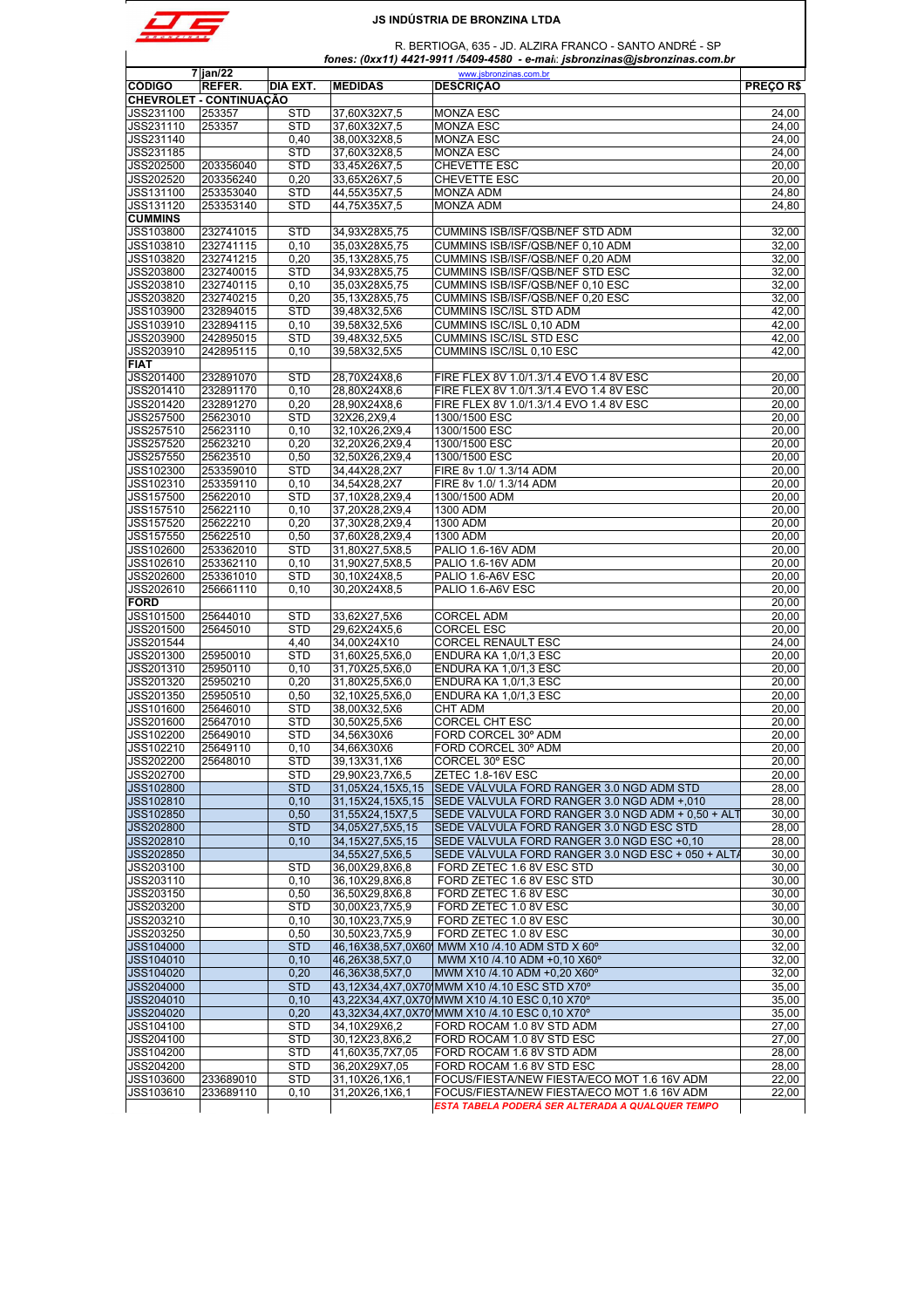

 $\mathbf{I}$ 

# **JS INDÚSTRIA DE BRONZINA LTDA**

 R. BERTIOGA, 635 - JD. ALZIRA FRANCO - SANTO ANDRÉ - SP  *fones: (0xx11) 4421-9911 /5409-4580 - e-mail*: *jsbronzinas@jsbronzinas.com.br*

|                           | $8$ jan/22 |            |                 | www.jsbronzinas.com.br                           | $\sim$         |
|---------------------------|------------|------------|-----------------|--------------------------------------------------|----------------|
| <b>CÓDIGO</b>             | REFER.     | DIA EXT.   | <b>MEDIDAS</b>  | <b>DESCRIÇÃO</b>                                 | <b>PRECORS</b> |
| <b>FORD - CONTINUAÇÃO</b> |            |            |                 |                                                  |                |
| JSS203600                 | 233690010  | <b>STD</b> | 26,12X20X6,10   | FOCUS/FIESTA/NEW FIESTA/ECO MOT 1.6 16V ECP      | 20,00          |
| JSS203610                 | 233690110  | 0, 10      | 26,22X20X6,10   | FOCUS/FIESTA/NEW FIESTA/ECO MOT 1.6 16V ESC      | 20,00          |
| <b>MERCEDES</b>           |            |            |                 |                                                  |                |
| JSS144700                 |            | <b>STD</b> | 23,00X14X10     | TOP BREAK MB OM447                               | 20,00          |
| JSS145700                 |            | <b>STD</b> | 21,07X14,4X5,5  | TOP BREAK MB OM457                               | 20,00          |
| JSS190600                 | 23500010   | <b>STD</b> | 35,10X28X7,65   | OM906/904LA/906/924 ADM STD                      | 30.00          |
| JSS190610                 | 23500110   | 0, 10      | 35,20X28X7,65   | OM906/904LA/906/924 ADM                          | 30,00          |
| JSS190650                 | 23500510   | 0,50       | 35,60X28X7,65   | OM906/904LA/906/924 ADM                          | 30,00          |
| JSS290600                 | 23513010   | <b>STD</b> | 40,08X31,2X8    | OM906/904LA/906/924 ADM                          | 30,00          |
| JSS290610                 | 23513110   | 0, 10      | 40,18X31,2X8    | OM906/904LA/906/924 ADM                          | 30,00          |
| JSS290650                 | 23513510   | 0,50       | 40,58X31,2X8    | OM906/904LA/906/924 ADM                          | 30,00          |
| JSS236600                 | 23531010   | <b>STD</b> | 38,08X30X8,5    | OM366/352/352A/364/314 ESC                       | 26,00          |
| JSS136600                 | 23990010   | <b>STD</b> | 43,90X34,5X7,45 | OM366/352/352A/364/314 ADM                       | 40,00          |
| <b>MWM</b>                |            |            |                 |                                                  |                |
| JSS150700                 | 25507010   | <b>STD</b> | 43,16X33X7      | MWM 225/226/229 ADM                              | 22,00          |
| JSS150710                 | 25507110   | 0, 10      | 43,26X33X7      | MWM 225/226/229 ADM                              | 22,00          |
| JSS150730                 | 25507310   | 0.30       | 43,46X33X7      | MWM 225/226/229 ADM                              | 22.00          |
| JSS150750                 | 25507510   | 0,50       | 43,66X33X7      | MWM 225/226/229 ADM                              | 22,00          |
| JSS1507100                | 25507680   | 1,00       |                 |                                                  | 22,00          |
|                           |            |            | 44,16X33X7      | MWM 225/226/229 ADM                              |                |
| JSS250700                 | 25508010   | <b>STD</b> | 39,10X33X7      | MWM 225/226/229 ESC                              | 22,00          |
| JSS250710                 | 25508110   | 0, 10      | 39,20X33X7      | MWM 225/226/229 ESC                              | 22,00          |
| JSS250730                 | 25508300   | 0,30       | 39,40X33X7      | MWM 225/226/229 ESC                              | 22,00          |
| JSS250750                 | 25508510   | 0,50       | 39,60X33X7      | MWM 225/226/229 ESC                              | 22,00          |
| JSS2507100 25508680       |            | 1.00       | 40,10X33X7      | MWM 225/226/229 ESC                              | 22.00          |
| VOLKSWAGEN                |            |            |                 |                                                  |                |
| JSS101000                 | 232161010  | <b>STD</b> | 26,00X19X7      | GOL MI 1000cc16V ADM                             | 18,00          |
| JSS101010                 | 232161110  | 0, 10      | 26,10X19X7      | GOL MI 1000cc16V ADM                             | 18,00          |
| JSS101200                 | 233284010  | <b>STD</b> | 24,14X19X5,5    | GOL POWER 1.0 16V ADM                            | 18,00          |
| JSS101210                 | 233284110  | 0, 10      | 24,24X19X5,5    | GOL POWER 1.0 16V ADM                            | 18,00          |
| JSS201000                 | 233396010  | <b>STD</b> | 21,09X16X7      | GOL MI 16V POWER ESC                             | 18,00          |
| JSS201010                 | 233396110  | 0, 10      | 21.19X16X7      | GOL MI 16V POWER ESC                             | 18,00          |
| JSS102100                 | 25616010   | <b>STD</b> | 35,14X29X8,5    | VW 1500 ADM                                      | 20,00          |
| JSS102110                 | 25616110   | 0, 10      | 35,24X29X8,5    | VW 1500 ADM                                      | 20,00          |
| JSS102120                 | 25616210   | 0,20       | 35,34X29X8,5    | <b>VW 1500 ADM</b>                               | 20,00          |
| JSS102150                 | 25616510   | 0,50       | 35,64X29X8,5    | VW 1500 ADM                                      | 20,00          |
| JSS202100                 | 25617010   | <b>STD</b> | 34,14x28X8,5    | 1500/1600 ESC                                    | 20.00          |
| JSS202110                 | 25617110   | 0, 10      | 34,24x28X8,5    | 1500/1600 ESC                                    | 20,00          |
| JSS202120                 | 25617120   | 0,20       | 34,34x28X8,5    | 1500/1600 ESC                                    | 20,00          |
| JSS202150                 | 25617510   | 0,50       | 34,64x28X8,5    | 1500/1600 ESC                                    | 20,00          |
| JSS202114                 |            | 1,16       | 33,30X26X10     | 1500/1600CC ESC OUTROS                           | 21,00          |
| JSS202115                 |            | 1,16       | 33,30X26X10     | 1500/1600CC ESC OUTROS                           | 21,00          |
| JSS202116                 |            | 1,60       | 35,70x28x10     | 1500/1600CC ESC OUTROS                           | 22,00          |
| JSS101900                 | 25660010   | <b>STD</b> | 35,14X28,8X8,4  | 1300 ADM                                         | 20,00          |
| JSS101950                 | 25660510   | 0,50       | 35,64X28,8X8,4  | 1300 ADM                                         | 20,00          |
| JSS101916                 |            | 1,60       | 36,70X28,8X10   | 1301 ADM OUTROS                                  | 22,00          |
|                           |            |            |                 |                                                  |                |
| JSS201900                 | 25615010   | <b>STD</b> | 32,14X26X8,5    | 1300/1500/ KOMB MODERNA ESC                      | 18,00          |
| JSS201910                 | 25615110   | 0, 10      | 32,24X26X8,5    | 1300/1500/ KOMB MODERNA ESC                      | 18,00          |
| JSS201920                 | 25615210   | 0,20       | 32,34X26X8,5    | 1300/1500/ KOMB MODERNA ESC                      | 18,00          |
| JSS201950                 | 25615510   | 0,50       | 32,64X26X8,5    | 1300/1500/ KOMB MODERNA ESC                      | 18,00          |
| <b>JSS201914</b>          |            | 1.16       | 33.3X26X10.5    | 1300/1500/ KOMB ESC OUTROS                       | 20.00          |
| JSS201915                 |            | 2,36       | 34,5X26X10,5    | 1300/1500/ KOMB ESC OUTROS                       | 20,00          |
| JSS201916                 |            | 1,60       | 33,70X26X10     | 1300/1500/ KOMB ESC OUTROS                       | 21,00          |
| JSS201100                 | 232813010  | <b>STD</b> | 27.17X22X5.5    | 1000CC 8V ESC                                    | 18,00          |
| JSS201110                 | 232813110  | 0, 10      | 27,27X22X5,5    | 1000CC 8V ESC                                    | 18,00          |
| JSS201120                 | 231813210  | 0,20       | 27,37X22X5,5    | 1000CC 8V ESC                                    | 18,00          |
| <b>JSS202000</b>          | 232890010  | <b>STD</b> | 28,7X24X6       | KOMB FLEX 1.4 8V STD/GOL 1.6 2008 0,10 ESC       | 19,00          |
| JSS202010                 | 232890110  | 0, 10      | 28,8X24X6       | KOMB FLEX 1.4 8V 0,10/GOL 1.6 2008 0,20 ESC      | 19,00          |
| JSS202020                 | 232890210  | 0,20       | 28,9X24X6       | KOMB FLEX 1.4 8V 0,20/GOL 1.6 2008 0,30 ESC      | 19,00          |
| JSS102000                 | 233400010  | <b>STD</b> | 35,60X30,6X5,5  | KOMB FLEX 1,4 / GOL POWER 1.6 8V ADM             | 24,00          |
| JSS102010                 | 233400110  | 0, 10      | 35,70X30,6X5,5  | KOMB FLEX 1,4 / GOL POWER 1.6 8V ADM             | 24,00          |
| JSS102020                 | 233400210  | 0,20       | 35,80X30,6X5,5  | KOMB FLEX 1,4 / GOL POWER 1.6 8V ADM             | 24,00          |
| JSS103700                 | 25650010   | <b>STD</b> | 35,10X29X7,9    | AP 1.6 (GOL/ PASSAT) ADM                         | 20,00          |
| JSS103710                 | 25650110   | 0, 10      | 35,20X29X7,9    | AP 1.6 (GOL/ PASSAT) ADM                         | 20,00          |
| JSS103720                 | 25650210   | 0,20       | 35,30X29X7,9    | AP 1.6 (GOL/ PASSAT) ADM                         | 20,00          |
| JSS103750                 | 25650510   | 0,50       | 35,60X29X7,9    | AP 1.6 (GOL/ PASSAT) ADM                         | 20,00          |
| JSS103724                 |            | 2,40       | 37,5X29,5X13    | VW 1300/1600 OUTROS                              | 22,00          |
| JSS203700                 | 25619010   | <b>STD</b> | 33,10X27,5X7,3  | AP 1.6 (GOL/ PASSAT) ESC                         | 20,00          |
| JSS203710                 | 25619110   | 0, 10      | 33,20X27,5X7,3  | AP 1.6 (GOL/ PASSAT) ESC                         | 20,00          |
| JSS203720                 | 25619210   | 0,20       | 33,30X27,5X7,3  | AP 1.6 (GOL/ PASSAT) ESC                         | 20,00          |
| JSS203750                 | 25619510   | 0,50       | 33,50X27,5X7,3  | AP 1.6 (GOL/ PASSAT) ESC                         | 20,00          |
|                           |            |            |                 | ESTA TABELA PODERÁ SER ALTERADA A QUALQUER TEMPO |                |
|                           |            |            |                 |                                                  |                |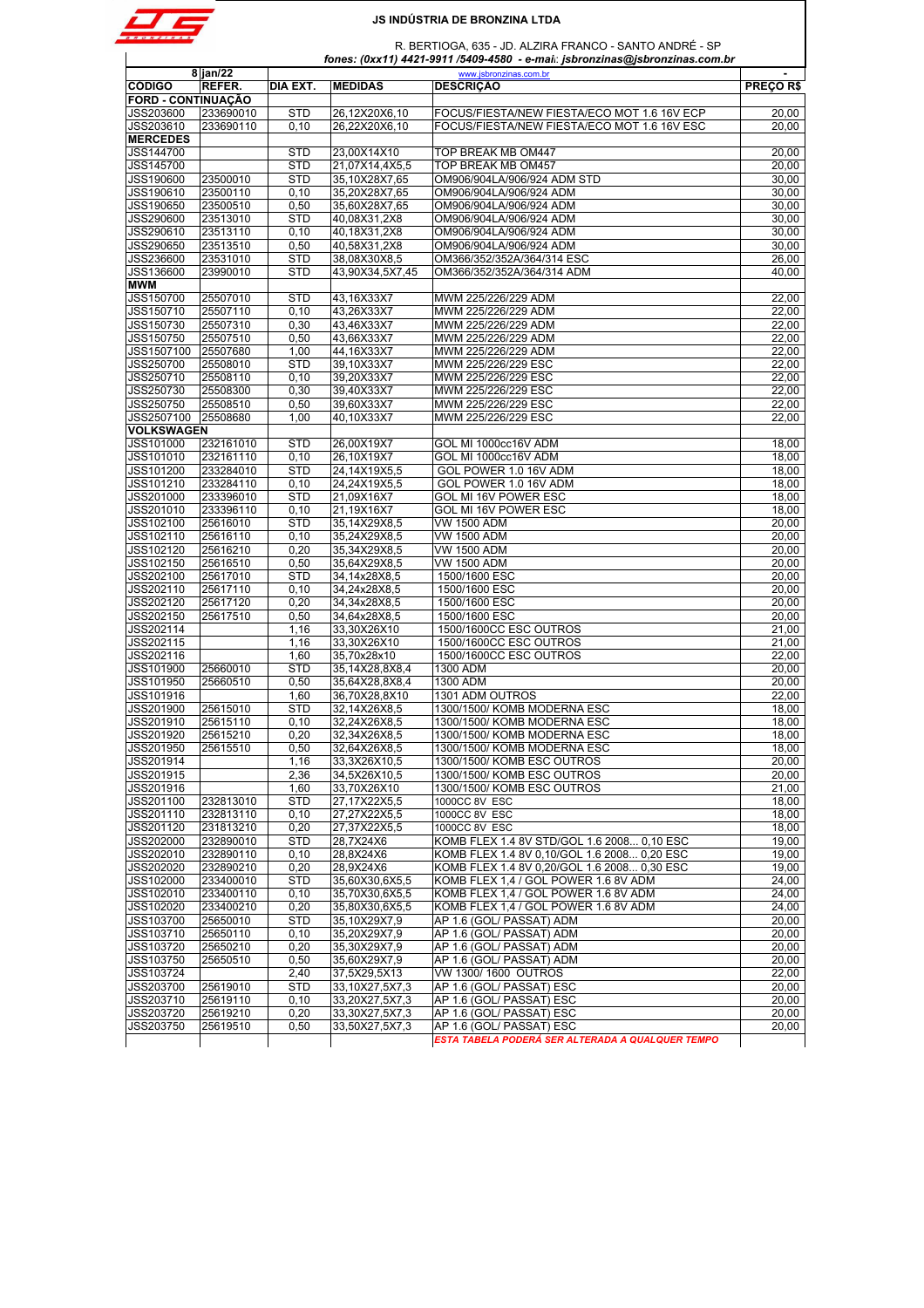

| $\sim$<br>N A S | R. BERTIOGA, 635 - JD. ALZIRA FRANCO - SANTO ANDRÉ - SP                     |
|-----------------|-----------------------------------------------------------------------------|
|                 | fones: (0xx11) 4421-9911 /5409-4580 - e-mai: jsbronzinas@jsbronzinas.com.br |

| 232814010<br>32,17X26X5,5<br><b>1000CC 8V ADM</b><br>19.00<br><b>STD</b><br>232814110<br>0.10<br><b>1000CC 8V ADM</b><br>19.00<br>32.27X26X5.5<br><b>STD</b><br>19,00<br>25618010<br>37,14X31X8,5<br>1600 ADM<br>25618110<br>0.10<br>37,24X31X8,5<br>1600 ADM<br>19.00<br>25618210<br>0.20<br>37,34X31X8,5<br>1600 ADM<br>19.00<br>25618510<br>0.50<br><b>160 ADM</b><br>19,00<br>37,64X31X8,5<br>1600 ADM OUTROS<br>JSS101816<br>38,74X31X10<br>22,00<br>1,60<br>38X31X10,5<br>1601 ADM OUTROS<br>JSS101817<br>0.86<br>22,00<br>2,36<br>1602 ADM OUTROS<br>JSS101818<br>39,5X31X10,5<br>22,00<br>JSS159800<br>25620010<br><b>STD</b><br>39,1X33X7,8<br>1800/2000 GOL/SANTANA ADM<br>21,00<br>JSS159810<br>25620110<br>0, 10<br>39,2X33X7,8<br>1800/2000 GOL/SANTANA ADM<br>21,00<br><b>JSS159820</b><br>0.20<br>39,3X33X7,8<br>1800/2000 GOL/SANTANA ADM<br>25620210<br>21,00<br>0,50<br>JSS159850<br>25620510<br>39,6X33X7,8<br>1800/2000 GOL/SANTANA ADM<br>21,00<br>JSS159890<br>0,90<br>40,00X32X10<br>1800/2000 GOL/SANTANA ADM OUTROS<br>22.00<br>JSS159841<br><b>STD</b><br>41.1X35X8<br>ALVULA AP 2.0 VALV 40MM<br>22.00<br><b>JSS159824</b><br>1800/2000SANTANA ADM COMPETIÇÃO<br>2,40<br>41,50X33X8,5<br>22,00<br>1800/2000SANTANA ADM COMPETIÇÃO<br>22,00<br>JSS159834<br>3.40<br>42,50X33X8,5<br>JSS159854<br>5,40<br>44,55X33X10<br>1800/2000SANTANA ADM COMPETIÇÃO<br>24,00<br>JSS259800<br>25621010<br><b>STD</b><br>33,60X27,6X7,3<br>AP 1.8/2.0 ESC<br>18.00<br>JSS259810<br>25621110<br>0, 10<br>33,70X27,6X7,3<br>AP 1.8/2.0 ESC<br>18,00<br>JSS259820<br>AP 1.8/2.0 ESC<br>25621210<br>0.20<br>33,80X27,6X7,3<br>18,00<br>AP 1.8/2.0 ESC<br>JSS259850<br>25621510<br>0,50<br>34,10X27,6X7,3<br>18,00<br>JSS102000<br>23340010<br><b>STD</b><br>35,60X30,60X5,5<br>KOMB FLEX 1,4 / GOL POWER 1.6 8V ADM<br>24,00<br>23340110<br>JSS102010<br>0, 10<br>35,70X30,60X5,5<br>KOMB FLEX 1,4 / GOL POWER 1.6 8V ADM<br>24,00<br>JSS102020<br>0,20<br>23340210<br>35,80X30,60X5,5<br>KOMB FLEX 1,4 / GOL POWER 1.6 8V ADM<br>24,00<br>JSS203300<br>232160010<br><b>STD</b><br>VW 1000CC 16V STD ESC<br>18,00<br>23,00X16,0X7,0<br>JSS103400<br><b>STD</b><br>VW GOL 1.0 8V POWER STD ADM<br>233289010<br>32,10X27X5,5<br>24,00<br>JSS103410<br>233289110<br>0.10<br>32,20X27X5,5<br>VW GOL 1.0 8V POWER 0,10 ADM<br>24.00<br><b>STD</b><br>JSS203400<br>233395010<br>27,10X22X5,5<br>VW GOL 1.0 8V POWER STD ESC<br>19.00<br>JSS203410<br>233395110<br>0, 10<br>27,20X22X5,5<br>VW GOL 1.0 8V POWER 0,10 ESC<br>19,00<br>JSS103500<br>233673010<br><b>STD</b><br>VW 1.0 3CIL 12V STD ADM<br>19,00<br>30,60X25,5X5,3<br>JSS103510<br>233673110<br>0.10<br>30,70X25,5X5,3<br>VW 1.0 3CIL 12V 0.10 ADM<br>19.00<br>JSS203500<br>233674010<br><b>STD</b><br>VW 1.0 3CIL 12V (UP/FOX/SAVEIRO) STD ESC<br>27,60X22X5,3<br>19,00<br>JSS203510<br>233674110<br>0.10<br>27.70X22X5.3<br>VW 1.0 3CIL 12V (UP/FOX/SAVEIRO) STD ESC<br>19.00<br><b>SEDE AÇO BRUTA</b><br>37,5X22X12<br>ARRUELA BRUTA PARA USINAGEM<br>JSS3372212<br>23,20<br>JSS3442412<br>22.60<br>44 X24 X12<br>ARRUELA BRUTA PARA USINAGEM<br>22,00<br>JSS3341711<br>34,5X17X11<br>ARRUELA BRUTA PARA USINAGEM<br>JSS3381612<br>38X16X12<br>ARRUELA BRUTA PARA USINAGEM<br>22,60<br>JSS3322285<br>32X22,5X8,5<br>ARRUELA BRUTA PARA USINAGEM<br>22.00<br>JSS3342310<br>34X23,5X10<br>ARRUELA BRUTA PARA USINAGEM<br>23,20<br>JSS3361810<br>36X18X10,5<br>ARRUELA BRUTA PARA USINAGEM<br>24,00<br>JSS3381711<br>38X17,5X11,5<br>ARRUELA BRUTA PARA USINAGEM<br>24,00<br>JSS3422612<br>42X26.5X12.5<br>ARRUELA BRUTA PARA USINAGEM<br>31.40<br>ARRUELA BRUTA PARA USINAGEM<br>JSS3443010<br>44X30X10,5<br>31,40<br>JSS3462410<br>ARRUELA BRUTA PARA USINAGEM<br>46X24,5X11<br>35,80<br>ARRUELA BRUTA PARA USINAGEM<br>JSS3482011<br>48X20X11,5<br>42,00<br>JSS3402110<br>42X21.5X10.5<br>ARRUELA BRUTA PARA USINAGEM<br>25.20 |                  | $9$ jan/22 |  |                                                  |  |
|-------------------------------------------------------------------------------------------------------------------------------------------------------------------------------------------------------------------------------------------------------------------------------------------------------------------------------------------------------------------------------------------------------------------------------------------------------------------------------------------------------------------------------------------------------------------------------------------------------------------------------------------------------------------------------------------------------------------------------------------------------------------------------------------------------------------------------------------------------------------------------------------------------------------------------------------------------------------------------------------------------------------------------------------------------------------------------------------------------------------------------------------------------------------------------------------------------------------------------------------------------------------------------------------------------------------------------------------------------------------------------------------------------------------------------------------------------------------------------------------------------------------------------------------------------------------------------------------------------------------------------------------------------------------------------------------------------------------------------------------------------------------------------------------------------------------------------------------------------------------------------------------------------------------------------------------------------------------------------------------------------------------------------------------------------------------------------------------------------------------------------------------------------------------------------------------------------------------------------------------------------------------------------------------------------------------------------------------------------------------------------------------------------------------------------------------------------------------------------------------------------------------------------------------------------------------------------------------------------------------------------------------------------------------------------------------------------------------------------------------------------------------------------------------------------------------------------------------------------------------------------------------------------------------------------------------------------------------------------------------------------------------------------------------------------------------------------------------------------------------------------------------------------------------------------------------------------------------------------------------------------------------------------------------------------------------------------------------------------------------------------------------------------------------------------------------------------------------------------------------------------------------------------------------------------------------------------------------------------------------------------------------------------------------------------------------------------------------------------------------------------------------------------------------------------------------------------------------------------------------------------------------------|------------------|------------|--|--------------------------------------------------|--|
|                                                                                                                                                                                                                                                                                                                                                                                                                                                                                                                                                                                                                                                                                                                                                                                                                                                                                                                                                                                                                                                                                                                                                                                                                                                                                                                                                                                                                                                                                                                                                                                                                                                                                                                                                                                                                                                                                                                                                                                                                                                                                                                                                                                                                                                                                                                                                                                                                                                                                                                                                                                                                                                                                                                                                                                                                                                                                                                                                                                                                                                                                                                                                                                                                                                                                                                                                                                                                                                                                                                                                                                                                                                                                                                                                                                                                                                                                                 | JSS101100        |            |  |                                                  |  |
|                                                                                                                                                                                                                                                                                                                                                                                                                                                                                                                                                                                                                                                                                                                                                                                                                                                                                                                                                                                                                                                                                                                                                                                                                                                                                                                                                                                                                                                                                                                                                                                                                                                                                                                                                                                                                                                                                                                                                                                                                                                                                                                                                                                                                                                                                                                                                                                                                                                                                                                                                                                                                                                                                                                                                                                                                                                                                                                                                                                                                                                                                                                                                                                                                                                                                                                                                                                                                                                                                                                                                                                                                                                                                                                                                                                                                                                                                                 | JSS101110        |            |  |                                                  |  |
|                                                                                                                                                                                                                                                                                                                                                                                                                                                                                                                                                                                                                                                                                                                                                                                                                                                                                                                                                                                                                                                                                                                                                                                                                                                                                                                                                                                                                                                                                                                                                                                                                                                                                                                                                                                                                                                                                                                                                                                                                                                                                                                                                                                                                                                                                                                                                                                                                                                                                                                                                                                                                                                                                                                                                                                                                                                                                                                                                                                                                                                                                                                                                                                                                                                                                                                                                                                                                                                                                                                                                                                                                                                                                                                                                                                                                                                                                                 | JSS101800        |            |  |                                                  |  |
|                                                                                                                                                                                                                                                                                                                                                                                                                                                                                                                                                                                                                                                                                                                                                                                                                                                                                                                                                                                                                                                                                                                                                                                                                                                                                                                                                                                                                                                                                                                                                                                                                                                                                                                                                                                                                                                                                                                                                                                                                                                                                                                                                                                                                                                                                                                                                                                                                                                                                                                                                                                                                                                                                                                                                                                                                                                                                                                                                                                                                                                                                                                                                                                                                                                                                                                                                                                                                                                                                                                                                                                                                                                                                                                                                                                                                                                                                                 | JSS101810        |            |  |                                                  |  |
|                                                                                                                                                                                                                                                                                                                                                                                                                                                                                                                                                                                                                                                                                                                                                                                                                                                                                                                                                                                                                                                                                                                                                                                                                                                                                                                                                                                                                                                                                                                                                                                                                                                                                                                                                                                                                                                                                                                                                                                                                                                                                                                                                                                                                                                                                                                                                                                                                                                                                                                                                                                                                                                                                                                                                                                                                                                                                                                                                                                                                                                                                                                                                                                                                                                                                                                                                                                                                                                                                                                                                                                                                                                                                                                                                                                                                                                                                                 | JSS101820        |            |  |                                                  |  |
|                                                                                                                                                                                                                                                                                                                                                                                                                                                                                                                                                                                                                                                                                                                                                                                                                                                                                                                                                                                                                                                                                                                                                                                                                                                                                                                                                                                                                                                                                                                                                                                                                                                                                                                                                                                                                                                                                                                                                                                                                                                                                                                                                                                                                                                                                                                                                                                                                                                                                                                                                                                                                                                                                                                                                                                                                                                                                                                                                                                                                                                                                                                                                                                                                                                                                                                                                                                                                                                                                                                                                                                                                                                                                                                                                                                                                                                                                                 | <b>JSS101850</b> |            |  |                                                  |  |
|                                                                                                                                                                                                                                                                                                                                                                                                                                                                                                                                                                                                                                                                                                                                                                                                                                                                                                                                                                                                                                                                                                                                                                                                                                                                                                                                                                                                                                                                                                                                                                                                                                                                                                                                                                                                                                                                                                                                                                                                                                                                                                                                                                                                                                                                                                                                                                                                                                                                                                                                                                                                                                                                                                                                                                                                                                                                                                                                                                                                                                                                                                                                                                                                                                                                                                                                                                                                                                                                                                                                                                                                                                                                                                                                                                                                                                                                                                 |                  |            |  |                                                  |  |
|                                                                                                                                                                                                                                                                                                                                                                                                                                                                                                                                                                                                                                                                                                                                                                                                                                                                                                                                                                                                                                                                                                                                                                                                                                                                                                                                                                                                                                                                                                                                                                                                                                                                                                                                                                                                                                                                                                                                                                                                                                                                                                                                                                                                                                                                                                                                                                                                                                                                                                                                                                                                                                                                                                                                                                                                                                                                                                                                                                                                                                                                                                                                                                                                                                                                                                                                                                                                                                                                                                                                                                                                                                                                                                                                                                                                                                                                                                 |                  |            |  |                                                  |  |
|                                                                                                                                                                                                                                                                                                                                                                                                                                                                                                                                                                                                                                                                                                                                                                                                                                                                                                                                                                                                                                                                                                                                                                                                                                                                                                                                                                                                                                                                                                                                                                                                                                                                                                                                                                                                                                                                                                                                                                                                                                                                                                                                                                                                                                                                                                                                                                                                                                                                                                                                                                                                                                                                                                                                                                                                                                                                                                                                                                                                                                                                                                                                                                                                                                                                                                                                                                                                                                                                                                                                                                                                                                                                                                                                                                                                                                                                                                 |                  |            |  |                                                  |  |
|                                                                                                                                                                                                                                                                                                                                                                                                                                                                                                                                                                                                                                                                                                                                                                                                                                                                                                                                                                                                                                                                                                                                                                                                                                                                                                                                                                                                                                                                                                                                                                                                                                                                                                                                                                                                                                                                                                                                                                                                                                                                                                                                                                                                                                                                                                                                                                                                                                                                                                                                                                                                                                                                                                                                                                                                                                                                                                                                                                                                                                                                                                                                                                                                                                                                                                                                                                                                                                                                                                                                                                                                                                                                                                                                                                                                                                                                                                 |                  |            |  |                                                  |  |
|                                                                                                                                                                                                                                                                                                                                                                                                                                                                                                                                                                                                                                                                                                                                                                                                                                                                                                                                                                                                                                                                                                                                                                                                                                                                                                                                                                                                                                                                                                                                                                                                                                                                                                                                                                                                                                                                                                                                                                                                                                                                                                                                                                                                                                                                                                                                                                                                                                                                                                                                                                                                                                                                                                                                                                                                                                                                                                                                                                                                                                                                                                                                                                                                                                                                                                                                                                                                                                                                                                                                                                                                                                                                                                                                                                                                                                                                                                 |                  |            |  |                                                  |  |
|                                                                                                                                                                                                                                                                                                                                                                                                                                                                                                                                                                                                                                                                                                                                                                                                                                                                                                                                                                                                                                                                                                                                                                                                                                                                                                                                                                                                                                                                                                                                                                                                                                                                                                                                                                                                                                                                                                                                                                                                                                                                                                                                                                                                                                                                                                                                                                                                                                                                                                                                                                                                                                                                                                                                                                                                                                                                                                                                                                                                                                                                                                                                                                                                                                                                                                                                                                                                                                                                                                                                                                                                                                                                                                                                                                                                                                                                                                 |                  |            |  |                                                  |  |
|                                                                                                                                                                                                                                                                                                                                                                                                                                                                                                                                                                                                                                                                                                                                                                                                                                                                                                                                                                                                                                                                                                                                                                                                                                                                                                                                                                                                                                                                                                                                                                                                                                                                                                                                                                                                                                                                                                                                                                                                                                                                                                                                                                                                                                                                                                                                                                                                                                                                                                                                                                                                                                                                                                                                                                                                                                                                                                                                                                                                                                                                                                                                                                                                                                                                                                                                                                                                                                                                                                                                                                                                                                                                                                                                                                                                                                                                                                 |                  |            |  |                                                  |  |
|                                                                                                                                                                                                                                                                                                                                                                                                                                                                                                                                                                                                                                                                                                                                                                                                                                                                                                                                                                                                                                                                                                                                                                                                                                                                                                                                                                                                                                                                                                                                                                                                                                                                                                                                                                                                                                                                                                                                                                                                                                                                                                                                                                                                                                                                                                                                                                                                                                                                                                                                                                                                                                                                                                                                                                                                                                                                                                                                                                                                                                                                                                                                                                                                                                                                                                                                                                                                                                                                                                                                                                                                                                                                                                                                                                                                                                                                                                 |                  |            |  |                                                  |  |
|                                                                                                                                                                                                                                                                                                                                                                                                                                                                                                                                                                                                                                                                                                                                                                                                                                                                                                                                                                                                                                                                                                                                                                                                                                                                                                                                                                                                                                                                                                                                                                                                                                                                                                                                                                                                                                                                                                                                                                                                                                                                                                                                                                                                                                                                                                                                                                                                                                                                                                                                                                                                                                                                                                                                                                                                                                                                                                                                                                                                                                                                                                                                                                                                                                                                                                                                                                                                                                                                                                                                                                                                                                                                                                                                                                                                                                                                                                 |                  |            |  |                                                  |  |
|                                                                                                                                                                                                                                                                                                                                                                                                                                                                                                                                                                                                                                                                                                                                                                                                                                                                                                                                                                                                                                                                                                                                                                                                                                                                                                                                                                                                                                                                                                                                                                                                                                                                                                                                                                                                                                                                                                                                                                                                                                                                                                                                                                                                                                                                                                                                                                                                                                                                                                                                                                                                                                                                                                                                                                                                                                                                                                                                                                                                                                                                                                                                                                                                                                                                                                                                                                                                                                                                                                                                                                                                                                                                                                                                                                                                                                                                                                 |                  |            |  |                                                  |  |
|                                                                                                                                                                                                                                                                                                                                                                                                                                                                                                                                                                                                                                                                                                                                                                                                                                                                                                                                                                                                                                                                                                                                                                                                                                                                                                                                                                                                                                                                                                                                                                                                                                                                                                                                                                                                                                                                                                                                                                                                                                                                                                                                                                                                                                                                                                                                                                                                                                                                                                                                                                                                                                                                                                                                                                                                                                                                                                                                                                                                                                                                                                                                                                                                                                                                                                                                                                                                                                                                                                                                                                                                                                                                                                                                                                                                                                                                                                 |                  |            |  |                                                  |  |
|                                                                                                                                                                                                                                                                                                                                                                                                                                                                                                                                                                                                                                                                                                                                                                                                                                                                                                                                                                                                                                                                                                                                                                                                                                                                                                                                                                                                                                                                                                                                                                                                                                                                                                                                                                                                                                                                                                                                                                                                                                                                                                                                                                                                                                                                                                                                                                                                                                                                                                                                                                                                                                                                                                                                                                                                                                                                                                                                                                                                                                                                                                                                                                                                                                                                                                                                                                                                                                                                                                                                                                                                                                                                                                                                                                                                                                                                                                 |                  |            |  |                                                  |  |
|                                                                                                                                                                                                                                                                                                                                                                                                                                                                                                                                                                                                                                                                                                                                                                                                                                                                                                                                                                                                                                                                                                                                                                                                                                                                                                                                                                                                                                                                                                                                                                                                                                                                                                                                                                                                                                                                                                                                                                                                                                                                                                                                                                                                                                                                                                                                                                                                                                                                                                                                                                                                                                                                                                                                                                                                                                                                                                                                                                                                                                                                                                                                                                                                                                                                                                                                                                                                                                                                                                                                                                                                                                                                                                                                                                                                                                                                                                 |                  |            |  |                                                  |  |
|                                                                                                                                                                                                                                                                                                                                                                                                                                                                                                                                                                                                                                                                                                                                                                                                                                                                                                                                                                                                                                                                                                                                                                                                                                                                                                                                                                                                                                                                                                                                                                                                                                                                                                                                                                                                                                                                                                                                                                                                                                                                                                                                                                                                                                                                                                                                                                                                                                                                                                                                                                                                                                                                                                                                                                                                                                                                                                                                                                                                                                                                                                                                                                                                                                                                                                                                                                                                                                                                                                                                                                                                                                                                                                                                                                                                                                                                                                 |                  |            |  |                                                  |  |
|                                                                                                                                                                                                                                                                                                                                                                                                                                                                                                                                                                                                                                                                                                                                                                                                                                                                                                                                                                                                                                                                                                                                                                                                                                                                                                                                                                                                                                                                                                                                                                                                                                                                                                                                                                                                                                                                                                                                                                                                                                                                                                                                                                                                                                                                                                                                                                                                                                                                                                                                                                                                                                                                                                                                                                                                                                                                                                                                                                                                                                                                                                                                                                                                                                                                                                                                                                                                                                                                                                                                                                                                                                                                                                                                                                                                                                                                                                 |                  |            |  |                                                  |  |
|                                                                                                                                                                                                                                                                                                                                                                                                                                                                                                                                                                                                                                                                                                                                                                                                                                                                                                                                                                                                                                                                                                                                                                                                                                                                                                                                                                                                                                                                                                                                                                                                                                                                                                                                                                                                                                                                                                                                                                                                                                                                                                                                                                                                                                                                                                                                                                                                                                                                                                                                                                                                                                                                                                                                                                                                                                                                                                                                                                                                                                                                                                                                                                                                                                                                                                                                                                                                                                                                                                                                                                                                                                                                                                                                                                                                                                                                                                 |                  |            |  |                                                  |  |
|                                                                                                                                                                                                                                                                                                                                                                                                                                                                                                                                                                                                                                                                                                                                                                                                                                                                                                                                                                                                                                                                                                                                                                                                                                                                                                                                                                                                                                                                                                                                                                                                                                                                                                                                                                                                                                                                                                                                                                                                                                                                                                                                                                                                                                                                                                                                                                                                                                                                                                                                                                                                                                                                                                                                                                                                                                                                                                                                                                                                                                                                                                                                                                                                                                                                                                                                                                                                                                                                                                                                                                                                                                                                                                                                                                                                                                                                                                 |                  |            |  |                                                  |  |
|                                                                                                                                                                                                                                                                                                                                                                                                                                                                                                                                                                                                                                                                                                                                                                                                                                                                                                                                                                                                                                                                                                                                                                                                                                                                                                                                                                                                                                                                                                                                                                                                                                                                                                                                                                                                                                                                                                                                                                                                                                                                                                                                                                                                                                                                                                                                                                                                                                                                                                                                                                                                                                                                                                                                                                                                                                                                                                                                                                                                                                                                                                                                                                                                                                                                                                                                                                                                                                                                                                                                                                                                                                                                                                                                                                                                                                                                                                 |                  |            |  |                                                  |  |
|                                                                                                                                                                                                                                                                                                                                                                                                                                                                                                                                                                                                                                                                                                                                                                                                                                                                                                                                                                                                                                                                                                                                                                                                                                                                                                                                                                                                                                                                                                                                                                                                                                                                                                                                                                                                                                                                                                                                                                                                                                                                                                                                                                                                                                                                                                                                                                                                                                                                                                                                                                                                                                                                                                                                                                                                                                                                                                                                                                                                                                                                                                                                                                                                                                                                                                                                                                                                                                                                                                                                                                                                                                                                                                                                                                                                                                                                                                 |                  |            |  |                                                  |  |
|                                                                                                                                                                                                                                                                                                                                                                                                                                                                                                                                                                                                                                                                                                                                                                                                                                                                                                                                                                                                                                                                                                                                                                                                                                                                                                                                                                                                                                                                                                                                                                                                                                                                                                                                                                                                                                                                                                                                                                                                                                                                                                                                                                                                                                                                                                                                                                                                                                                                                                                                                                                                                                                                                                                                                                                                                                                                                                                                                                                                                                                                                                                                                                                                                                                                                                                                                                                                                                                                                                                                                                                                                                                                                                                                                                                                                                                                                                 |                  |            |  |                                                  |  |
|                                                                                                                                                                                                                                                                                                                                                                                                                                                                                                                                                                                                                                                                                                                                                                                                                                                                                                                                                                                                                                                                                                                                                                                                                                                                                                                                                                                                                                                                                                                                                                                                                                                                                                                                                                                                                                                                                                                                                                                                                                                                                                                                                                                                                                                                                                                                                                                                                                                                                                                                                                                                                                                                                                                                                                                                                                                                                                                                                                                                                                                                                                                                                                                                                                                                                                                                                                                                                                                                                                                                                                                                                                                                                                                                                                                                                                                                                                 |                  |            |  |                                                  |  |
|                                                                                                                                                                                                                                                                                                                                                                                                                                                                                                                                                                                                                                                                                                                                                                                                                                                                                                                                                                                                                                                                                                                                                                                                                                                                                                                                                                                                                                                                                                                                                                                                                                                                                                                                                                                                                                                                                                                                                                                                                                                                                                                                                                                                                                                                                                                                                                                                                                                                                                                                                                                                                                                                                                                                                                                                                                                                                                                                                                                                                                                                                                                                                                                                                                                                                                                                                                                                                                                                                                                                                                                                                                                                                                                                                                                                                                                                                                 |                  |            |  |                                                  |  |
|                                                                                                                                                                                                                                                                                                                                                                                                                                                                                                                                                                                                                                                                                                                                                                                                                                                                                                                                                                                                                                                                                                                                                                                                                                                                                                                                                                                                                                                                                                                                                                                                                                                                                                                                                                                                                                                                                                                                                                                                                                                                                                                                                                                                                                                                                                                                                                                                                                                                                                                                                                                                                                                                                                                                                                                                                                                                                                                                                                                                                                                                                                                                                                                                                                                                                                                                                                                                                                                                                                                                                                                                                                                                                                                                                                                                                                                                                                 |                  |            |  |                                                  |  |
|                                                                                                                                                                                                                                                                                                                                                                                                                                                                                                                                                                                                                                                                                                                                                                                                                                                                                                                                                                                                                                                                                                                                                                                                                                                                                                                                                                                                                                                                                                                                                                                                                                                                                                                                                                                                                                                                                                                                                                                                                                                                                                                                                                                                                                                                                                                                                                                                                                                                                                                                                                                                                                                                                                                                                                                                                                                                                                                                                                                                                                                                                                                                                                                                                                                                                                                                                                                                                                                                                                                                                                                                                                                                                                                                                                                                                                                                                                 |                  |            |  |                                                  |  |
|                                                                                                                                                                                                                                                                                                                                                                                                                                                                                                                                                                                                                                                                                                                                                                                                                                                                                                                                                                                                                                                                                                                                                                                                                                                                                                                                                                                                                                                                                                                                                                                                                                                                                                                                                                                                                                                                                                                                                                                                                                                                                                                                                                                                                                                                                                                                                                                                                                                                                                                                                                                                                                                                                                                                                                                                                                                                                                                                                                                                                                                                                                                                                                                                                                                                                                                                                                                                                                                                                                                                                                                                                                                                                                                                                                                                                                                                                                 |                  |            |  |                                                  |  |
|                                                                                                                                                                                                                                                                                                                                                                                                                                                                                                                                                                                                                                                                                                                                                                                                                                                                                                                                                                                                                                                                                                                                                                                                                                                                                                                                                                                                                                                                                                                                                                                                                                                                                                                                                                                                                                                                                                                                                                                                                                                                                                                                                                                                                                                                                                                                                                                                                                                                                                                                                                                                                                                                                                                                                                                                                                                                                                                                                                                                                                                                                                                                                                                                                                                                                                                                                                                                                                                                                                                                                                                                                                                                                                                                                                                                                                                                                                 |                  |            |  |                                                  |  |
|                                                                                                                                                                                                                                                                                                                                                                                                                                                                                                                                                                                                                                                                                                                                                                                                                                                                                                                                                                                                                                                                                                                                                                                                                                                                                                                                                                                                                                                                                                                                                                                                                                                                                                                                                                                                                                                                                                                                                                                                                                                                                                                                                                                                                                                                                                                                                                                                                                                                                                                                                                                                                                                                                                                                                                                                                                                                                                                                                                                                                                                                                                                                                                                                                                                                                                                                                                                                                                                                                                                                                                                                                                                                                                                                                                                                                                                                                                 |                  |            |  |                                                  |  |
|                                                                                                                                                                                                                                                                                                                                                                                                                                                                                                                                                                                                                                                                                                                                                                                                                                                                                                                                                                                                                                                                                                                                                                                                                                                                                                                                                                                                                                                                                                                                                                                                                                                                                                                                                                                                                                                                                                                                                                                                                                                                                                                                                                                                                                                                                                                                                                                                                                                                                                                                                                                                                                                                                                                                                                                                                                                                                                                                                                                                                                                                                                                                                                                                                                                                                                                                                                                                                                                                                                                                                                                                                                                                                                                                                                                                                                                                                                 |                  |            |  |                                                  |  |
|                                                                                                                                                                                                                                                                                                                                                                                                                                                                                                                                                                                                                                                                                                                                                                                                                                                                                                                                                                                                                                                                                                                                                                                                                                                                                                                                                                                                                                                                                                                                                                                                                                                                                                                                                                                                                                                                                                                                                                                                                                                                                                                                                                                                                                                                                                                                                                                                                                                                                                                                                                                                                                                                                                                                                                                                                                                                                                                                                                                                                                                                                                                                                                                                                                                                                                                                                                                                                                                                                                                                                                                                                                                                                                                                                                                                                                                                                                 |                  |            |  |                                                  |  |
|                                                                                                                                                                                                                                                                                                                                                                                                                                                                                                                                                                                                                                                                                                                                                                                                                                                                                                                                                                                                                                                                                                                                                                                                                                                                                                                                                                                                                                                                                                                                                                                                                                                                                                                                                                                                                                                                                                                                                                                                                                                                                                                                                                                                                                                                                                                                                                                                                                                                                                                                                                                                                                                                                                                                                                                                                                                                                                                                                                                                                                                                                                                                                                                                                                                                                                                                                                                                                                                                                                                                                                                                                                                                                                                                                                                                                                                                                                 |                  |            |  |                                                  |  |
|                                                                                                                                                                                                                                                                                                                                                                                                                                                                                                                                                                                                                                                                                                                                                                                                                                                                                                                                                                                                                                                                                                                                                                                                                                                                                                                                                                                                                                                                                                                                                                                                                                                                                                                                                                                                                                                                                                                                                                                                                                                                                                                                                                                                                                                                                                                                                                                                                                                                                                                                                                                                                                                                                                                                                                                                                                                                                                                                                                                                                                                                                                                                                                                                                                                                                                                                                                                                                                                                                                                                                                                                                                                                                                                                                                                                                                                                                                 |                  |            |  |                                                  |  |
|                                                                                                                                                                                                                                                                                                                                                                                                                                                                                                                                                                                                                                                                                                                                                                                                                                                                                                                                                                                                                                                                                                                                                                                                                                                                                                                                                                                                                                                                                                                                                                                                                                                                                                                                                                                                                                                                                                                                                                                                                                                                                                                                                                                                                                                                                                                                                                                                                                                                                                                                                                                                                                                                                                                                                                                                                                                                                                                                                                                                                                                                                                                                                                                                                                                                                                                                                                                                                                                                                                                                                                                                                                                                                                                                                                                                                                                                                                 |                  |            |  |                                                  |  |
|                                                                                                                                                                                                                                                                                                                                                                                                                                                                                                                                                                                                                                                                                                                                                                                                                                                                                                                                                                                                                                                                                                                                                                                                                                                                                                                                                                                                                                                                                                                                                                                                                                                                                                                                                                                                                                                                                                                                                                                                                                                                                                                                                                                                                                                                                                                                                                                                                                                                                                                                                                                                                                                                                                                                                                                                                                                                                                                                                                                                                                                                                                                                                                                                                                                                                                                                                                                                                                                                                                                                                                                                                                                                                                                                                                                                                                                                                                 |                  |            |  |                                                  |  |
|                                                                                                                                                                                                                                                                                                                                                                                                                                                                                                                                                                                                                                                                                                                                                                                                                                                                                                                                                                                                                                                                                                                                                                                                                                                                                                                                                                                                                                                                                                                                                                                                                                                                                                                                                                                                                                                                                                                                                                                                                                                                                                                                                                                                                                                                                                                                                                                                                                                                                                                                                                                                                                                                                                                                                                                                                                                                                                                                                                                                                                                                                                                                                                                                                                                                                                                                                                                                                                                                                                                                                                                                                                                                                                                                                                                                                                                                                                 |                  |            |  |                                                  |  |
|                                                                                                                                                                                                                                                                                                                                                                                                                                                                                                                                                                                                                                                                                                                                                                                                                                                                                                                                                                                                                                                                                                                                                                                                                                                                                                                                                                                                                                                                                                                                                                                                                                                                                                                                                                                                                                                                                                                                                                                                                                                                                                                                                                                                                                                                                                                                                                                                                                                                                                                                                                                                                                                                                                                                                                                                                                                                                                                                                                                                                                                                                                                                                                                                                                                                                                                                                                                                                                                                                                                                                                                                                                                                                                                                                                                                                                                                                                 |                  |            |  |                                                  |  |
|                                                                                                                                                                                                                                                                                                                                                                                                                                                                                                                                                                                                                                                                                                                                                                                                                                                                                                                                                                                                                                                                                                                                                                                                                                                                                                                                                                                                                                                                                                                                                                                                                                                                                                                                                                                                                                                                                                                                                                                                                                                                                                                                                                                                                                                                                                                                                                                                                                                                                                                                                                                                                                                                                                                                                                                                                                                                                                                                                                                                                                                                                                                                                                                                                                                                                                                                                                                                                                                                                                                                                                                                                                                                                                                                                                                                                                                                                                 |                  |            |  |                                                  |  |
|                                                                                                                                                                                                                                                                                                                                                                                                                                                                                                                                                                                                                                                                                                                                                                                                                                                                                                                                                                                                                                                                                                                                                                                                                                                                                                                                                                                                                                                                                                                                                                                                                                                                                                                                                                                                                                                                                                                                                                                                                                                                                                                                                                                                                                                                                                                                                                                                                                                                                                                                                                                                                                                                                                                                                                                                                                                                                                                                                                                                                                                                                                                                                                                                                                                                                                                                                                                                                                                                                                                                                                                                                                                                                                                                                                                                                                                                                                 |                  |            |  |                                                  |  |
|                                                                                                                                                                                                                                                                                                                                                                                                                                                                                                                                                                                                                                                                                                                                                                                                                                                                                                                                                                                                                                                                                                                                                                                                                                                                                                                                                                                                                                                                                                                                                                                                                                                                                                                                                                                                                                                                                                                                                                                                                                                                                                                                                                                                                                                                                                                                                                                                                                                                                                                                                                                                                                                                                                                                                                                                                                                                                                                                                                                                                                                                                                                                                                                                                                                                                                                                                                                                                                                                                                                                                                                                                                                                                                                                                                                                                                                                                                 |                  |            |  |                                                  |  |
|                                                                                                                                                                                                                                                                                                                                                                                                                                                                                                                                                                                                                                                                                                                                                                                                                                                                                                                                                                                                                                                                                                                                                                                                                                                                                                                                                                                                                                                                                                                                                                                                                                                                                                                                                                                                                                                                                                                                                                                                                                                                                                                                                                                                                                                                                                                                                                                                                                                                                                                                                                                                                                                                                                                                                                                                                                                                                                                                                                                                                                                                                                                                                                                                                                                                                                                                                                                                                                                                                                                                                                                                                                                                                                                                                                                                                                                                                                 |                  |            |  |                                                  |  |
|                                                                                                                                                                                                                                                                                                                                                                                                                                                                                                                                                                                                                                                                                                                                                                                                                                                                                                                                                                                                                                                                                                                                                                                                                                                                                                                                                                                                                                                                                                                                                                                                                                                                                                                                                                                                                                                                                                                                                                                                                                                                                                                                                                                                                                                                                                                                                                                                                                                                                                                                                                                                                                                                                                                                                                                                                                                                                                                                                                                                                                                                                                                                                                                                                                                                                                                                                                                                                                                                                                                                                                                                                                                                                                                                                                                                                                                                                                 |                  |            |  |                                                  |  |
|                                                                                                                                                                                                                                                                                                                                                                                                                                                                                                                                                                                                                                                                                                                                                                                                                                                                                                                                                                                                                                                                                                                                                                                                                                                                                                                                                                                                                                                                                                                                                                                                                                                                                                                                                                                                                                                                                                                                                                                                                                                                                                                                                                                                                                                                                                                                                                                                                                                                                                                                                                                                                                                                                                                                                                                                                                                                                                                                                                                                                                                                                                                                                                                                                                                                                                                                                                                                                                                                                                                                                                                                                                                                                                                                                                                                                                                                                                 |                  |            |  |                                                  |  |
|                                                                                                                                                                                                                                                                                                                                                                                                                                                                                                                                                                                                                                                                                                                                                                                                                                                                                                                                                                                                                                                                                                                                                                                                                                                                                                                                                                                                                                                                                                                                                                                                                                                                                                                                                                                                                                                                                                                                                                                                                                                                                                                                                                                                                                                                                                                                                                                                                                                                                                                                                                                                                                                                                                                                                                                                                                                                                                                                                                                                                                                                                                                                                                                                                                                                                                                                                                                                                                                                                                                                                                                                                                                                                                                                                                                                                                                                                                 |                  |            |  |                                                  |  |
|                                                                                                                                                                                                                                                                                                                                                                                                                                                                                                                                                                                                                                                                                                                                                                                                                                                                                                                                                                                                                                                                                                                                                                                                                                                                                                                                                                                                                                                                                                                                                                                                                                                                                                                                                                                                                                                                                                                                                                                                                                                                                                                                                                                                                                                                                                                                                                                                                                                                                                                                                                                                                                                                                                                                                                                                                                                                                                                                                                                                                                                                                                                                                                                                                                                                                                                                                                                                                                                                                                                                                                                                                                                                                                                                                                                                                                                                                                 |                  |            |  |                                                  |  |
|                                                                                                                                                                                                                                                                                                                                                                                                                                                                                                                                                                                                                                                                                                                                                                                                                                                                                                                                                                                                                                                                                                                                                                                                                                                                                                                                                                                                                                                                                                                                                                                                                                                                                                                                                                                                                                                                                                                                                                                                                                                                                                                                                                                                                                                                                                                                                                                                                                                                                                                                                                                                                                                                                                                                                                                                                                                                                                                                                                                                                                                                                                                                                                                                                                                                                                                                                                                                                                                                                                                                                                                                                                                                                                                                                                                                                                                                                                 |                  |            |  | ESTA TABELA PODERÁ SER ALTERADA A QUALQUER TEMPO |  |